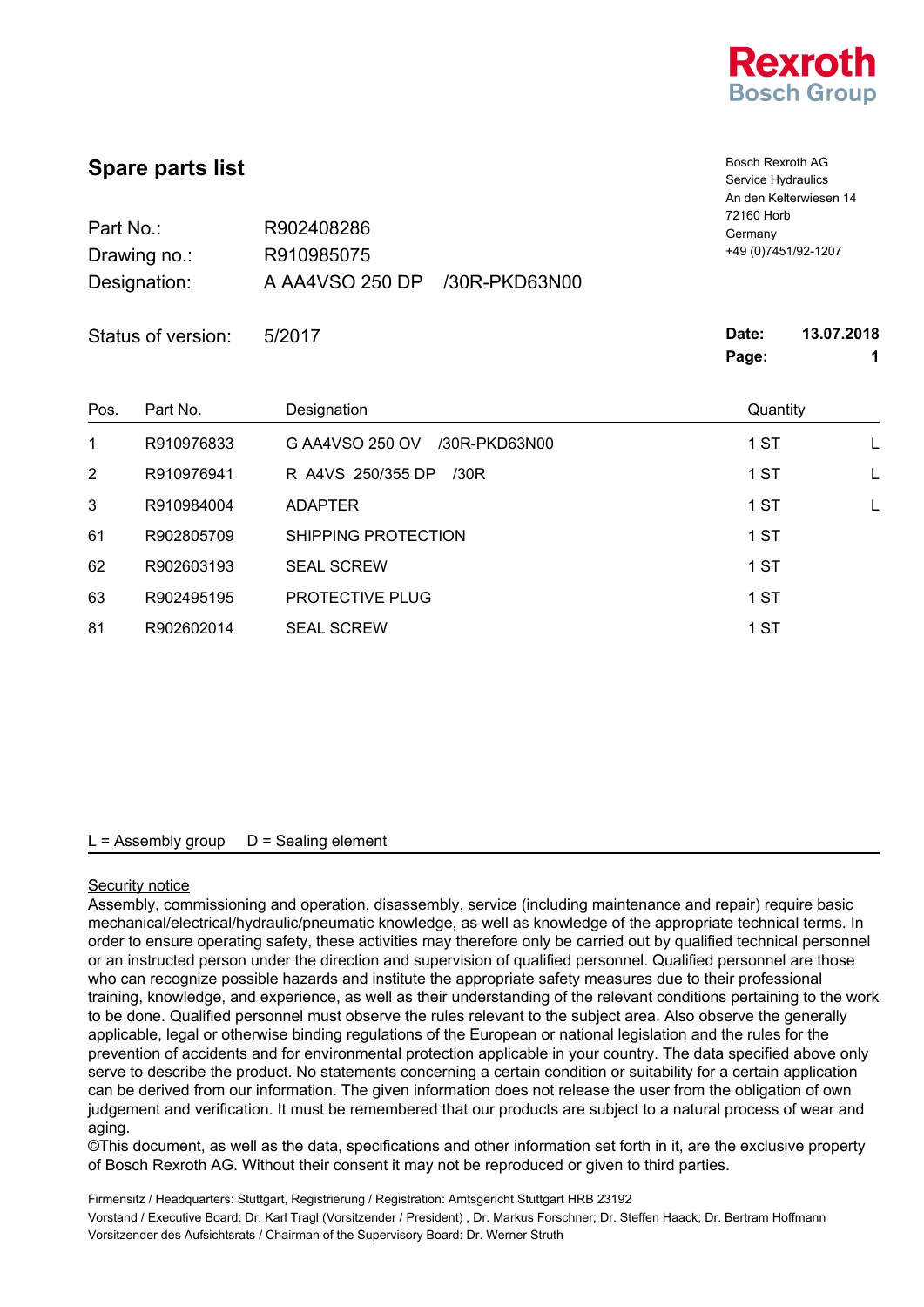

| Part No.:    | R902408286                    |  |
|--------------|-------------------------------|--|
| Drawing no.: | R910985075                    |  |
| Designation: | A AA4VSO 250 DP /30R-PKD63N00 |  |

Status of version: 5/2017



 $L =$  Assembly group  $D =$  Sealing element

### Security notice

Assembly, commissioning and operation, disassembly, service (including maintenance and repair) require basic mechanical/electrical/hydraulic/pneumatic knowledge, as well as knowledge of the appropriate technical terms. In order to ensure operating safety, these activities may therefore only be carried out by qualified technical personnel or an instructed person under the direction and supervision of qualified personnel. Qualified personnel are those who can recognize possible hazards and institute the appropriate safety measures due to their professional training, knowledge, and experience, as well as their understanding of the relevant conditions pertaining to the work to be done. Qualified personnel must observe the rules relevant to the subject area. Also observe the generally applicable, legal or otherwise binding regulations of the European or national legislation and the rules for the prevention of accidents and for environmental protection applicable in your country. The data specified above only serve to describe the product. No statements concerning a certain condition or suitability for a certain application can be derived from our information. The given information does not release the user from the obligation of own judgement and verification. It must be remembered that our products are subject to a natural process of wear and aging.

©This document, as well as the data, specifications and other information set forth in it, are the exclusive property of Bosch Rexroth AG. Without their consent it may not be reproduced or given to third parties.

| <b>Bosch Rexroth AG</b> |
|-------------------------|
| Service Hydraulics      |
| An den Kelterwiesen 14  |
| 72160 Horb              |
| Germany                 |
| +49 (0) 7451/92-1207    |

| Date: | 13.07.2018 |
|-------|------------|
| Page: | 2          |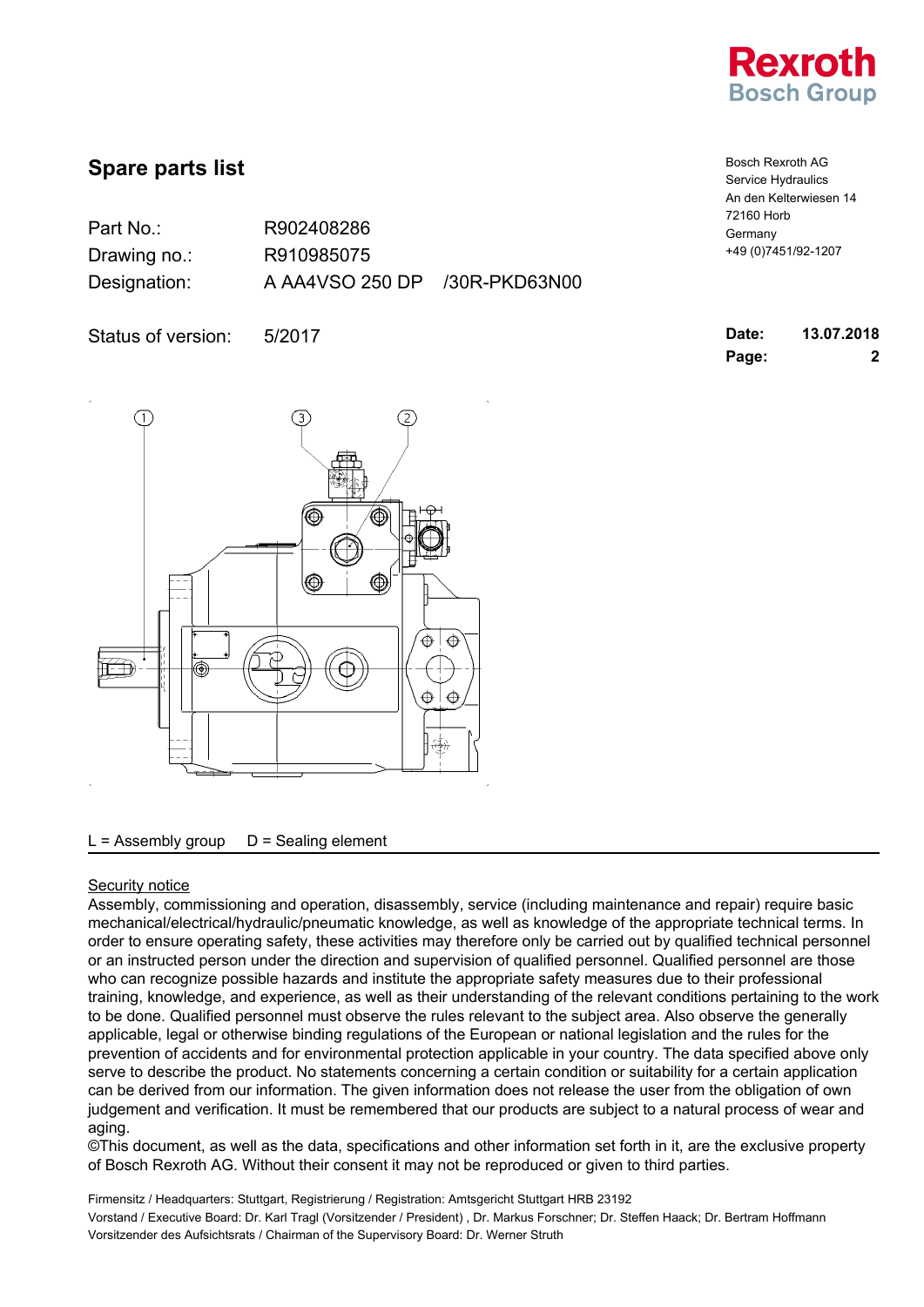

Bosch Rexroth AG

| <b>Οραι</b> σ μαι ιδι ιιδι<br>Part No.:<br>R910976833<br>R910976834<br>Drawing no.: |                    | Service Hydraulics<br>An den Kelterwiesen 14<br>72160 Horb<br>Germany<br>+49 (0) 7451/92-1207 |                |                 |  |
|-------------------------------------------------------------------------------------|--------------------|-----------------------------------------------------------------------------------------------|----------------|-----------------|--|
|                                                                                     | Designation:       | G AA4VSO 250 OV<br>/30R-PKD63N00                                                              |                |                 |  |
|                                                                                     | Status of version: | 5/2017                                                                                        | Date:<br>Page: | 13.07.2018<br>3 |  |
| Pos.                                                                                | Part No.           | Designation                                                                                   | Quantity       |                 |  |
| 1                                                                                   | R910976848         | <b>TW AA4VSO 250</b><br>/30R-VKDK00                                                           | 1 ST           | L               |  |
| 2                                                                                   | R910976835         | PUMP HOUSING                                                                                  | 1 ST           |                 |  |
| 4                                                                                   | R910932895         | PORT PLATE                                                                                    | 1 ST           |                 |  |
| 5                                                                                   | R910989936         | MECHANICAL INDICATOR                                                                          | 1 ST           | L               |  |
| 6                                                                                   | R910909637         | <b>THREADED BOLT</b>                                                                          | 1 ST           | L               |  |
| 10                                                                                  | R910477303         | SOCKET-HEAD SCREW                                                                             | 4 ST           |                 |  |
| 11                                                                                  | R910932825         | <b>SCREW PLUG</b>                                                                             | 4 ST           | D               |  |
| 13                                                                                  | R909154478         | <b>SCREW PLUG</b>                                                                             | 3 ST           | D               |  |
| 14                                                                                  | R910908983         | O-RING                                                                                        | 1 ST           | D               |  |
| 15                                                                                  | R913028081         | <b>AXIALDICHTUNG</b><br>AD 8X14X2,2-M-H-ECOP&                                                 | 1 ST           | D               |  |

 $L =$  Assembly group  $D =$  Sealing element

#### Security notice

**Spare parts list**

Assembly, commissioning and operation, disassembly, service (including maintenance and repair) require basic mechanical/electrical/hydraulic/pneumatic knowledge, as well as knowledge of the appropriate technical terms. In order to ensure operating safety, these activities may therefore only be carried out by qualified technical personnel or an instructed person under the direction and supervision of qualified personnel. Qualified personnel are those who can recognize possible hazards and institute the appropriate safety measures due to their professional training, knowledge, and experience, as well as their understanding of the relevant conditions pertaining to the work to be done. Qualified personnel must observe the rules relevant to the subject area. Also observe the generally applicable, legal or otherwise binding regulations of the European or national legislation and the rules for the prevention of accidents and for environmental protection applicable in your country. The data specified above only serve to describe the product. No statements concerning a certain condition or suitability for a certain application can be derived from our information. The given information does not release the user from the obligation of own judgement and verification. It must be remembered that our products are subject to a natural process of wear and aging.

18 R909831318 DOUBLE BREAK-OFF PLUG 2 ST D 19 R909831320 DOUBLE BREAK-OFF PLUG 1 ST 1 ST D

©This document, as well as the data, specifications and other information set forth in it, are the exclusive property of Bosch Rexroth AG. Without their consent it may not be reproduced or given to third parties.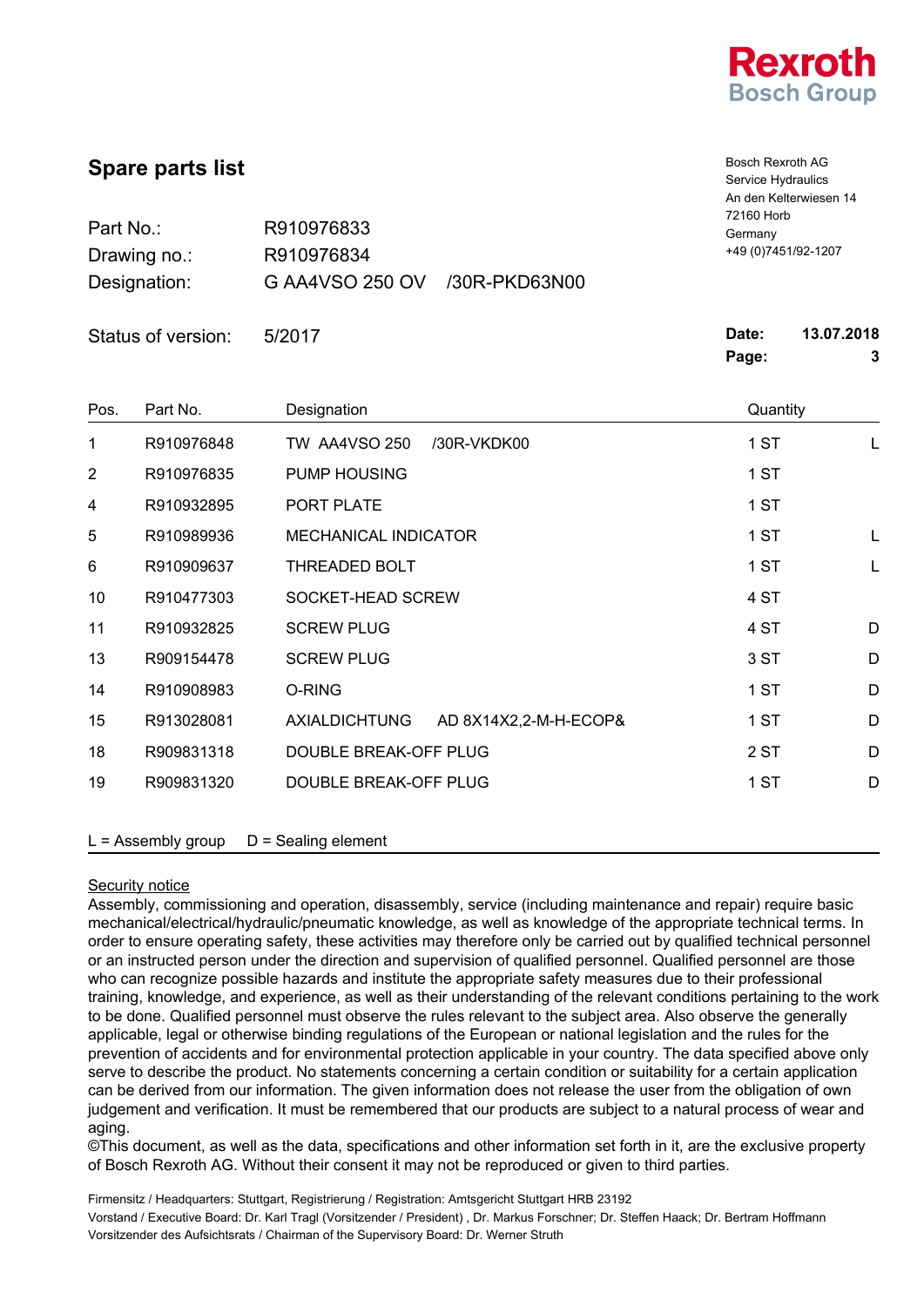

Bosch Rexroth AG Service Hydraulics

# **Spare parts list**

| Part No.:<br>Drawing no.:<br>Designation: |                    | R910976833<br>R910976834<br>G AA4VSO 250 OV<br>/30R-PKD63N00 | An den Kelterwiesen 14<br>72160 Horb<br>Germany<br>+49 (0) 7451/92-1207 |  |
|-------------------------------------------|--------------------|--------------------------------------------------------------|-------------------------------------------------------------------------|--|
|                                           | Status of version: | 5/2017                                                       | 13.07.2018<br>Date:<br>Page:<br>4                                       |  |
| 20                                        | R910979785         | <b>THROTTLE SCREW</b>                                        | 1 ST                                                                    |  |
| 21                                        | R910834491         | <b>THROTTLE SCREW</b>                                        | 1 ST                                                                    |  |
| 25                                        | R910979852         | <b>PLATE</b>                                                 | 1 ST                                                                    |  |

## $L =$  Assembly group  $D =$  Sealing element

### Security notice

Assembly, commissioning and operation, disassembly, service (including maintenance and repair) require basic mechanical/electrical/hydraulic/pneumatic knowledge, as well as knowledge of the appropriate technical terms. In order to ensure operating safety, these activities may therefore only be carried out by qualified technical personnel or an instructed person under the direction and supervision of qualified personnel. Qualified personnel are those who can recognize possible hazards and institute the appropriate safety measures due to their professional training, knowledge, and experience, as well as their understanding of the relevant conditions pertaining to the work to be done. Qualified personnel must observe the rules relevant to the subject area. Also observe the generally applicable, legal or otherwise binding regulations of the European or national legislation and the rules for the prevention of accidents and for environmental protection applicable in your country. The data specified above only serve to describe the product. No statements concerning a certain condition or suitability for a certain application can be derived from our information. The given information does not release the user from the obligation of own judgement and verification. It must be remembered that our products are subject to a natural process of wear and aging.

©This document, as well as the data, specifications and other information set forth in it, are the exclusive property of Bosch Rexroth AG. Without their consent it may not be reproduced or given to third parties.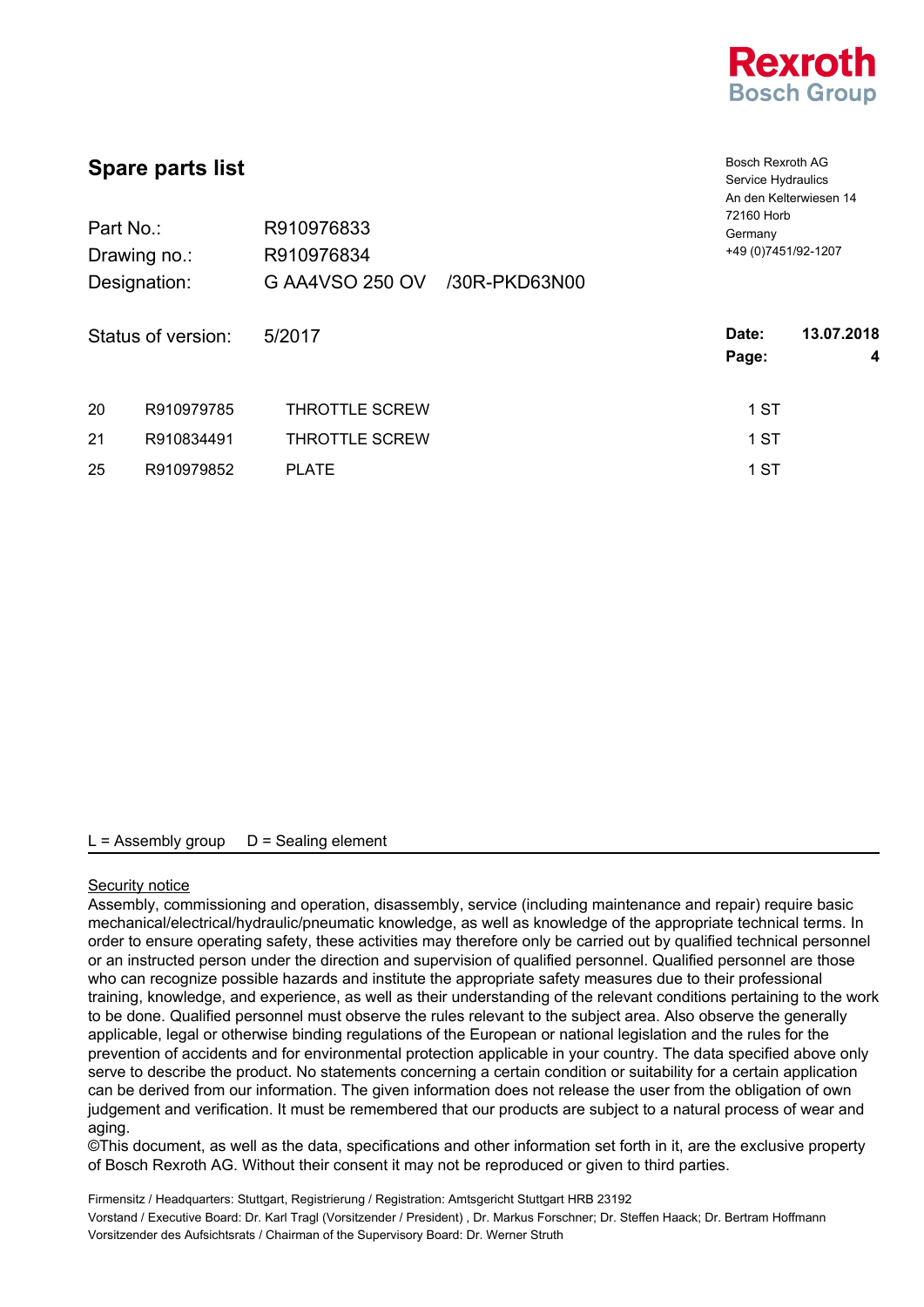

| Part No.:    | R910976833                    |  |
|--------------|-------------------------------|--|
| Drawing no.: | R910976834                    |  |
| Designation: | G AA4VSO 250 OV /30R-PKD63N00 |  |

Bosch Rexroth AG Service Hydraulics An den Kelterwiesen 14 72160 Horb Germany +49 (0)7451/92-1207

**Page: 5**

| Status of version: 5/2017 | Date: | 13.07.2018 |
|---------------------------|-------|------------|
|---------------------------|-------|------------|



)<br>Pos, am Gewinde mit Loctite Nr. 242 gesichert<br>) Pos, am Gewinde mit Loctite Nr. 242 gesichert und gedichte

#### $L =$  Assembly group  $D =$  Sealing element

#### Security notice

Assembly, commissioning and operation, disassembly, service (including maintenance and repair) require basic mechanical/electrical/hydraulic/pneumatic knowledge, as well as knowledge of the appropriate technical terms. In order to ensure operating safety, these activities may therefore only be carried out by qualified technical personnel or an instructed person under the direction and supervision of qualified personnel. Qualified personnel are those who can recognize possible hazards and institute the appropriate safety measures due to their professional training, knowledge, and experience, as well as their understanding of the relevant conditions pertaining to the work to be done. Qualified personnel must observe the rules relevant to the subject area. Also observe the generally applicable, legal or otherwise binding regulations of the European or national legislation and the rules for the prevention of accidents and for environmental protection applicable in your country. The data specified above only serve to describe the product. No statements concerning a certain condition or suitability for a certain application can be derived from our information. The given information does not release the user from the obligation of own judgement and verification. It must be remembered that our products are subject to a natural process of wear and aging.

©This document, as well as the data, specifications and other information set forth in it, are the exclusive property of Bosch Rexroth AG. Without their consent it may not be reproduced or given to third parties.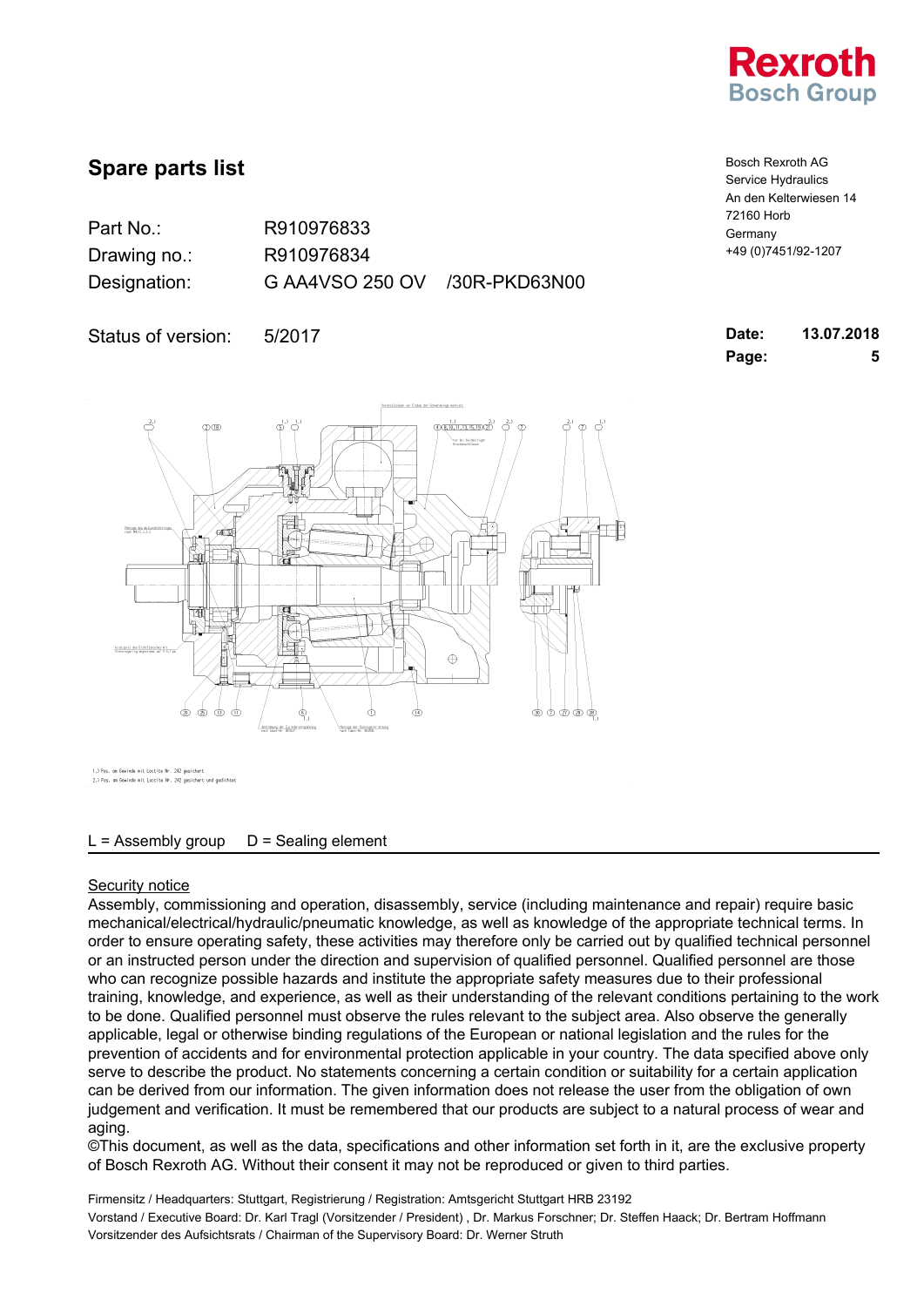

Bosch Rexroth AG

| <b>Spare parts list</b> |                      |                                     |                      | <b>Bosch Rexroth AG</b><br>Service Hydraulics<br>An den Kelterwiesen 14 |                 |  |
|-------------------------|----------------------|-------------------------------------|----------------------|-------------------------------------------------------------------------|-----------------|--|
| Part No.:<br>R910976848 |                      | 72160 Horb<br>Germany               |                      |                                                                         |                 |  |
|                         | Drawing no.:         | R910974730                          |                      | +49 (0) 7451/92-1207                                                    |                 |  |
|                         | Designation:         | <b>TW AA4VSO 250</b><br>/30R-VKDK00 |                      |                                                                         |                 |  |
| Status of version:      |                      | 5/2017                              |                      | Date:<br>Page:                                                          | 13.07.2018<br>6 |  |
| Pos.                    | Part No.             | Designation                         |                      | Quantity                                                                |                 |  |
| 1                       | R902436846           | PISTON-SLIPPER PAD                  |                      | 9 ST                                                                    |                 |  |
| 3                       | R910988749           | <b>CYLINDER WITH BUSH</b>           |                      | 1 ST                                                                    |                 |  |
| 4                       | R910933034           |                                     | <b>CONTROL PLATE</b> |                                                                         |                 |  |
| 5                       | R902408197           |                                     | <b>DRIVE SHAFT</b>   |                                                                         | 1 ST            |  |
| 6                       | R910974944           | <b>SWASHPLATE</b>                   |                      | 1 ST                                                                    |                 |  |
| 7                       | R910909319           | <b>FOLLOWER</b>                     |                      | 1 ST                                                                    |                 |  |
| 8                       | R910909564           | <b>SLIDE RING</b>                   |                      | 1 ST                                                                    |                 |  |
| 9                       | R902439646           | <b>RETAINING PLATE</b>              |                      | 1 ST                                                                    |                 |  |
| 10                      | R902488920           | <b>RETAINING BALL</b>               |                      | 1 ST                                                                    |                 |  |
| 12                      | R902496074           | <b>SEGMENT</b>                      | A4VS 250 KOMPLETT &  | 2 ST                                                                    |                 |  |
| 13                      | R910991306           | <b>SEAL FLANGE</b>                  |                      | 1 ST                                                                    |                 |  |
| 14                      | R910946527           | <b>BEARING-LINER</b>                |                      | 2 ST                                                                    |                 |  |
|                         | $L =$ Assembly group | $D =$ Sealing element               |                      |                                                                         |                 |  |

### Security notice

Assembly, commissioning and operation, disassembly, service (including maintenance and repair) require basic mechanical/electrical/hydraulic/pneumatic knowledge, as well as knowledge of the appropriate technical terms. In order to ensure operating safety, these activities may therefore only be carried out by qualified technical personnel or an instructed person under the direction and supervision of qualified personnel. Qualified personnel are those who can recognize possible hazards and institute the appropriate safety measures due to their professional training, knowledge, and experience, as well as their understanding of the relevant conditions pertaining to the work to be done. Qualified personnel must observe the rules relevant to the subject area. Also observe the generally applicable, legal or otherwise binding regulations of the European or national legislation and the rules for the prevention of accidents and for environmental protection applicable in your country. The data specified above only serve to describe the product. No statements concerning a certain condition or suitability for a certain application can be derived from our information. The given information does not release the user from the obligation of own judgement and verification. It must be remembered that our products are subject to a natural process of wear and aging.

©This document, as well as the data, specifications and other information set forth in it, are the exclusive property of Bosch Rexroth AG. Without their consent it may not be reproduced or given to third parties.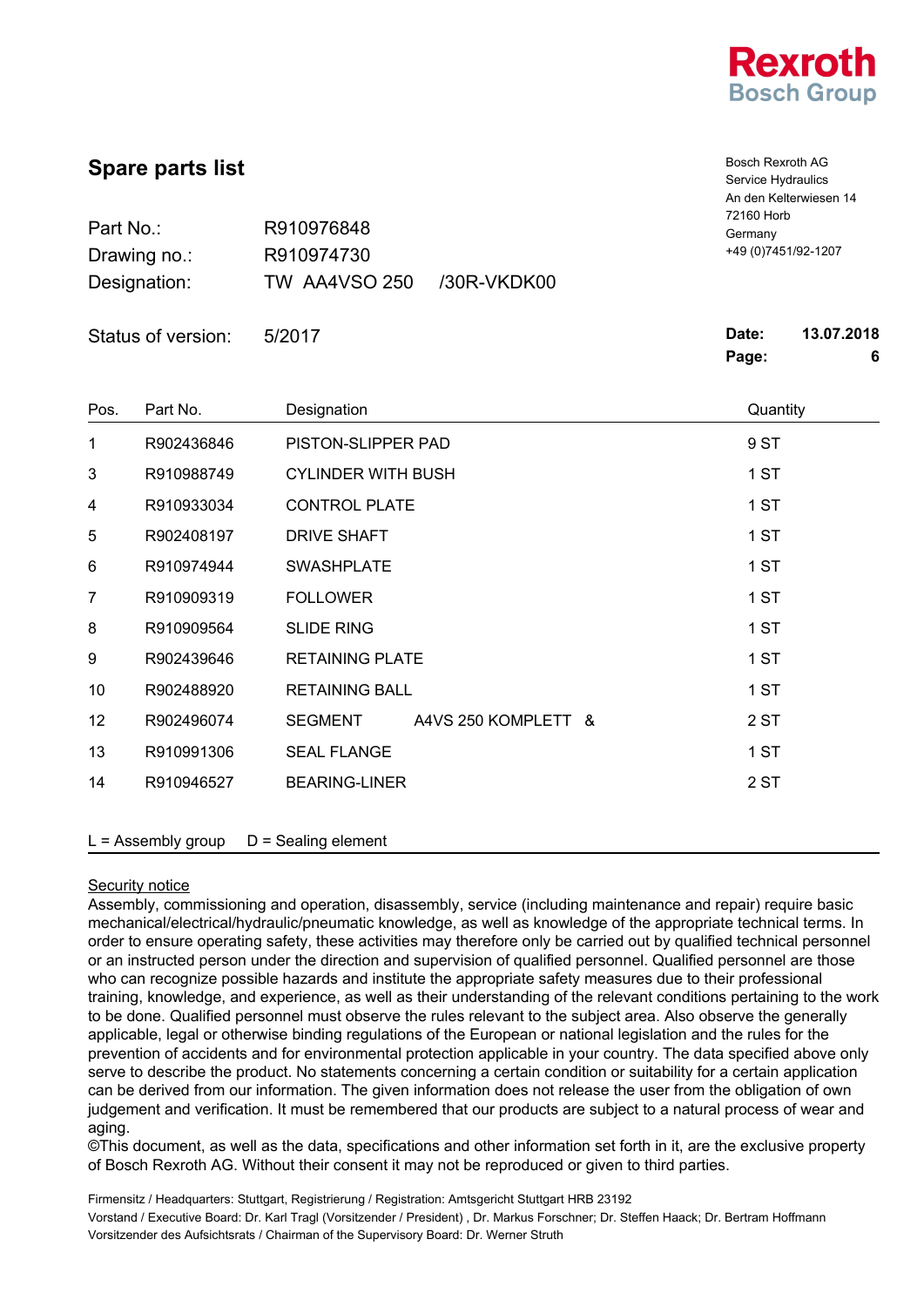

Bosch Rexroth AG Service Hydraulics An den Kelterwiesen 14

| Part No.:<br>Drawing no.:<br>Designation: |            | R910976848<br>R910974730<br>TW AA4VSO 250<br>/30R-VKDK00 | 72160 Horb<br>Germany<br>+49 (0) 7451/92-1207 |                 |  |
|-------------------------------------------|------------|----------------------------------------------------------|-----------------------------------------------|-----------------|--|
| Status of version:                        |            | 5/2017                                                   | Date:<br>Page:                                | 13.07.2018<br>7 |  |
| 15                                        | R910909343 | <b>SLIPPER DISC</b>                                      | 1 ST                                          |                 |  |
| 16                                        | R902400656 | <b>SHIM</b>                                              | 2 ST                                          |                 |  |
| 17                                        | R902400657 | <b>SHIM</b>                                              | 1 ST                                          |                 |  |
| 18                                        | R902445176 | <b>SHIM</b>                                              | 1 ST                                          |                 |  |
| 19                                        | R910989659 | <b>SEAL BUSH</b>                                         | 1 ST                                          |                 |  |
| 20                                        | R910974565 | <b>FRONT WHEEL</b>                                       | 1 ST                                          |                 |  |
| 22                                        | R910949038 | <b>SETTING SCREW</b>                                     | 1 ST                                          |                 |  |
| 23                                        | R910932882 | SETTING SCREW                                            | 1 ST                                          |                 |  |
| 25                                        | R910960739 | PLAIN ROLLER BEARING                                     | 1 ST                                          |                 |  |
| 26                                        | R910909424 | PLAIN ROLLER BEARING                                     | 1 ST                                          |                 |  |
| 29                                        | R902400796 | <b>SHIM</b>                                              | 1 ST                                          |                 |  |
| 30                                        | R909831663 | <b>SHAFT SEAL RING</b>                                   | 1 ST                                          | D               |  |
| 31                                        | R910274011 | O-RING                                                   | 1 ST                                          | D               |  |

 $L =$  Assembly group  $D =$  Sealing element

### Security notice

Assembly, commissioning and operation, disassembly, service (including maintenance and repair) require basic mechanical/electrical/hydraulic/pneumatic knowledge, as well as knowledge of the appropriate technical terms. In order to ensure operating safety, these activities may therefore only be carried out by qualified technical personnel or an instructed person under the direction and supervision of qualified personnel. Qualified personnel are those who can recognize possible hazards and institute the appropriate safety measures due to their professional training, knowledge, and experience, as well as their understanding of the relevant conditions pertaining to the work to be done. Qualified personnel must observe the rules relevant to the subject area. Also observe the generally applicable, legal or otherwise binding regulations of the European or national legislation and the rules for the prevention of accidents and for environmental protection applicable in your country. The data specified above only serve to describe the product. No statements concerning a certain condition or suitability for a certain application can be derived from our information. The given information does not release the user from the obligation of own judgement and verification. It must be remembered that our products are subject to a natural process of wear and aging.

©This document, as well as the data, specifications and other information set forth in it, are the exclusive property of Bosch Rexroth AG. Without their consent it may not be reproduced or given to third parties.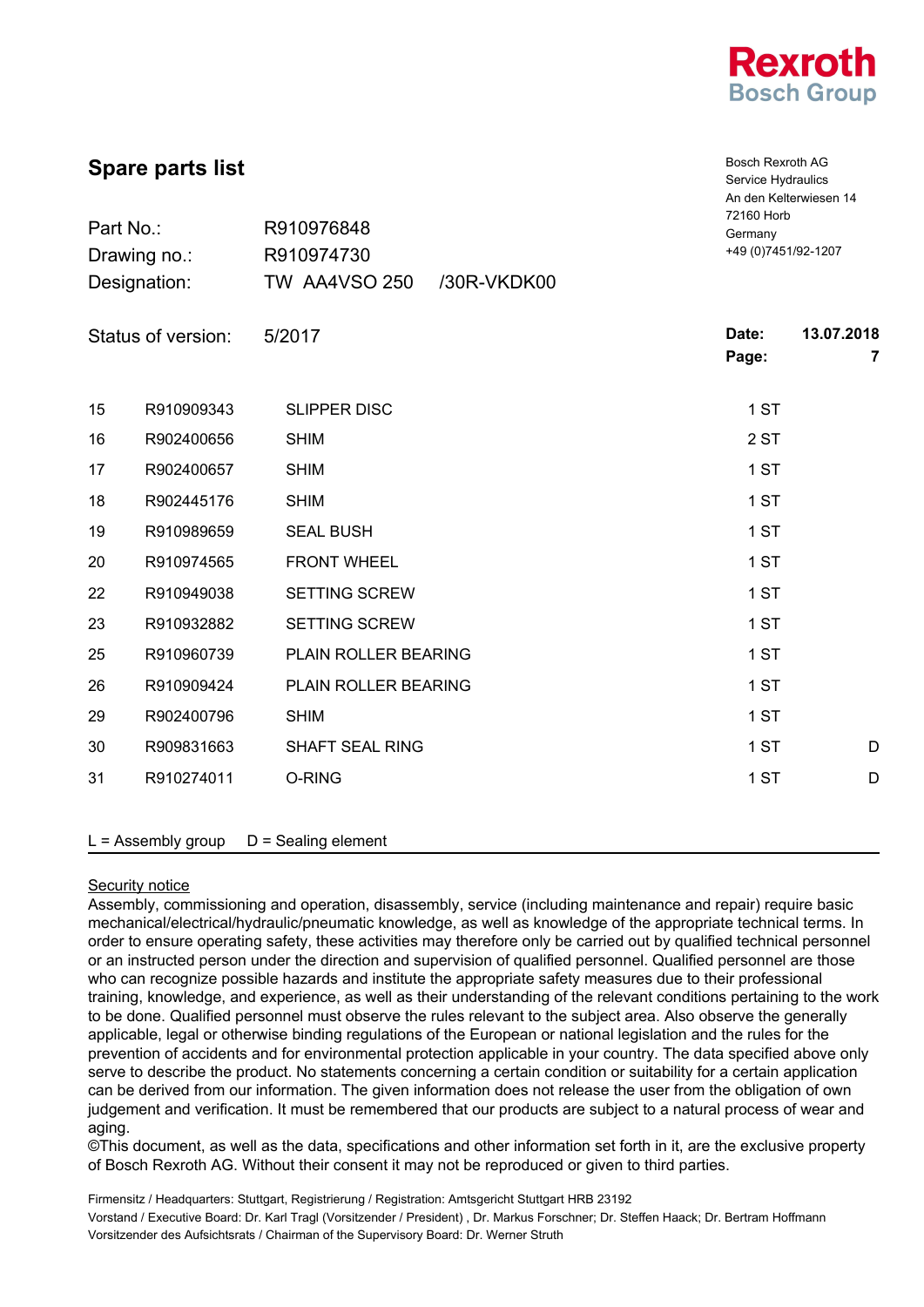

Bosch Rexroth AG Service Hydraulics An den Kelterwiesen 14

# **Spare parts list**

| Part No.:<br>Drawing no.: |            | R910976848<br>R910974730 |             | 72160 Horb<br>Germany<br>+49 (0) 7451/92-1207 |                 |
|---------------------------|------------|--------------------------|-------------|-----------------------------------------------|-----------------|
| Designation:              |            | <b>TW AA4VSO 250</b>     | /30R-VKDK00 |                                               |                 |
| Status of version:        |            | 5/2017                   |             | Date:<br>Page:                                | 13.07.2018<br>8 |
| 32                        | R910629944 | O-RING                   |             | 1 ST                                          | D               |
| 34                        | R910187941 | <b>RETAINING RING</b>    |             | 1 ST                                          |                 |
| 35                        | R910105856 | <b>RETAINING RING</b>    |             | 1 ST                                          |                 |
| 37                        | R910979458 | <b>RETAINING RING</b>    |             | 1 ST                                          |                 |
| 38                        | R910979459 | <b>RETAINING RING</b>    |             | 1 ST                                          |                 |
| 39                        | R910986334 | <b>RETAINING RING</b>    |             | 1 ST                                          |                 |
| 40                        | R910189022 | <b>RETAINING RING</b>    |             | 1 ST                                          |                 |
| 41                        | R913000823 | <b>CYLINDER PIN</b>      |             | 1 ST                                          | D               |
| 42                        | R902650867 | SOCKET-HEAD SCREW        |             | 4 ST                                          |                 |
| 44                        | R910966452 | <b>SHAFT KEY</b>         |             | 1 ST                                          |                 |
| 45                        | R910991792 | <b>RETAINING RING</b>    |             | 1 ST                                          |                 |
| 46                        | R910991793 | <b>RETAINING RING</b>    |             | 1 ST                                          |                 |
| 47                        | R910991794 | <b>RETAINING RING</b>    |             | 1 ST                                          |                 |

 $L =$  Assembly group  $D =$  Sealing element

## Security notice

Assembly, commissioning and operation, disassembly, service (including maintenance and repair) require basic mechanical/electrical/hydraulic/pneumatic knowledge, as well as knowledge of the appropriate technical terms. In order to ensure operating safety, these activities may therefore only be carried out by qualified technical personnel or an instructed person under the direction and supervision of qualified personnel. Qualified personnel are those who can recognize possible hazards and institute the appropriate safety measures due to their professional training, knowledge, and experience, as well as their understanding of the relevant conditions pertaining to the work to be done. Qualified personnel must observe the rules relevant to the subject area. Also observe the generally applicable, legal or otherwise binding regulations of the European or national legislation and the rules for the prevention of accidents and for environmental protection applicable in your country. The data specified above only serve to describe the product. No statements concerning a certain condition or suitability for a certain application can be derived from our information. The given information does not release the user from the obligation of own judgement and verification. It must be remembered that our products are subject to a natural process of wear and aging.

©This document, as well as the data, specifications and other information set forth in it, are the exclusive property of Bosch Rexroth AG. Without their consent it may not be reproduced or given to third parties.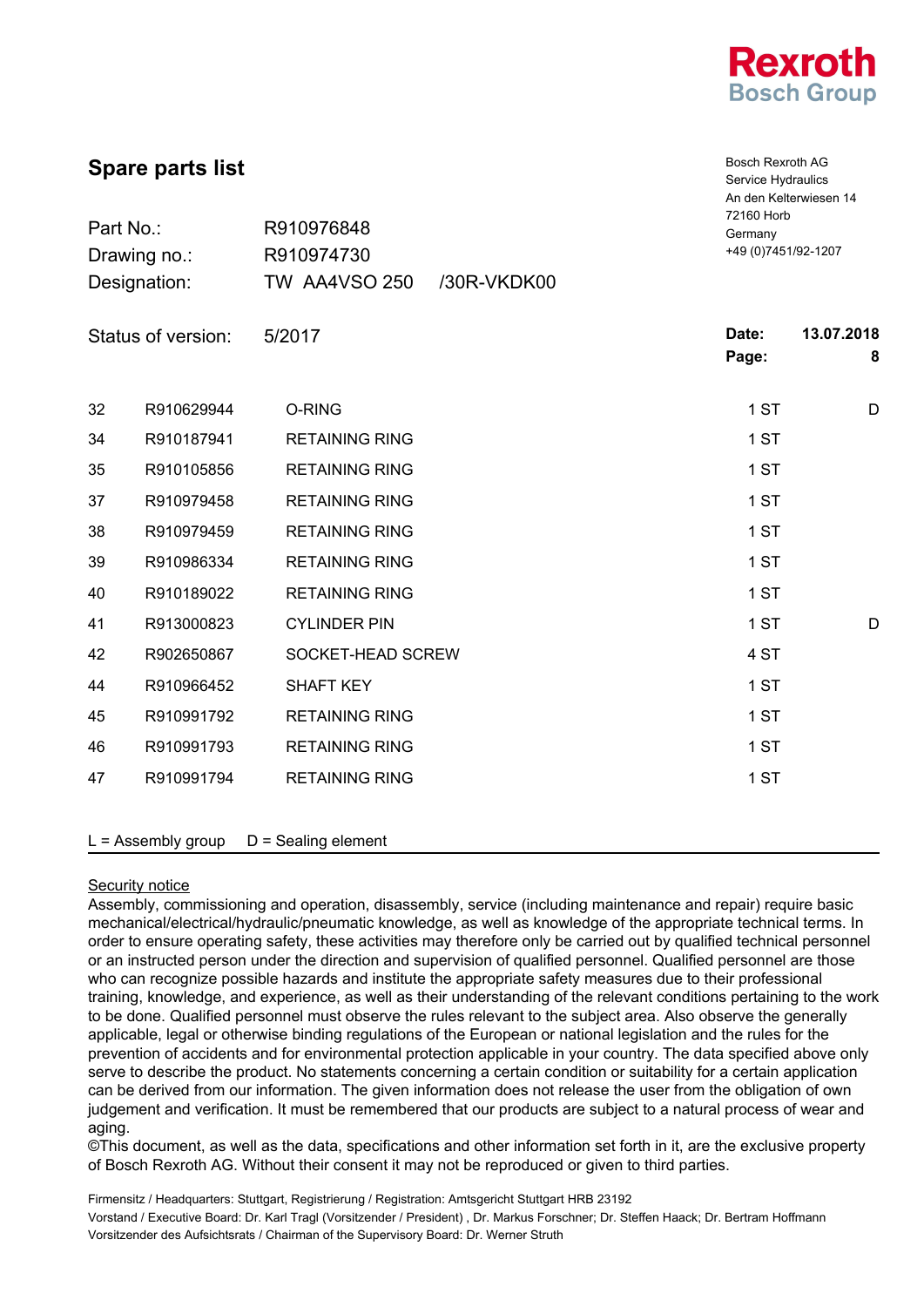

| <b>Spare parts list</b> |            |                       |             | <b>Bosch Rexroth AG</b><br>Service Hydraulics<br>An den Kelterwiesen 14<br>72160 Horb |            |
|-------------------------|------------|-----------------------|-------------|---------------------------------------------------------------------------------------|------------|
| Part No.:               |            | R910976848            |             | Germany                                                                               |            |
| Drawing no.:            |            | R910974730            |             | +49 (0) 7451/92-1207                                                                  |            |
| Designation:            |            | <b>TW AA4VSO 250</b>  | /30R-VKDK00 |                                                                                       |            |
| Status of version:      |            | 5/2017                |             | Date:                                                                                 | 13.07.2018 |
|                         |            |                       |             | Page:                                                                                 | 9          |
| 48                      | R910991795 | <b>RETAINING RING</b> |             | 1 ST                                                                                  |            |

## Security notice

Assembly, commissioning and operation, disassembly, service (including maintenance and repair) require basic mechanical/electrical/hydraulic/pneumatic knowledge, as well as knowledge of the appropriate technical terms. In order to ensure operating safety, these activities may therefore only be carried out by qualified technical personnel or an instructed person under the direction and supervision of qualified personnel. Qualified personnel are those who can recognize possible hazards and institute the appropriate safety measures due to their professional training, knowledge, and experience, as well as their understanding of the relevant conditions pertaining to the work to be done. Qualified personnel must observe the rules relevant to the subject area. Also observe the generally applicable, legal or otherwise binding regulations of the European or national legislation and the rules for the prevention of accidents and for environmental protection applicable in your country. The data specified above only serve to describe the product. No statements concerning a certain condition or suitability for a certain application can be derived from our information. The given information does not release the user from the obligation of own judgement and verification. It must be remembered that our products are subject to a natural process of wear and aging.

©This document, as well as the data, specifications and other information set forth in it, are the exclusive property of Bosch Rexroth AG. Without their consent it may not be reproduced or given to third parties.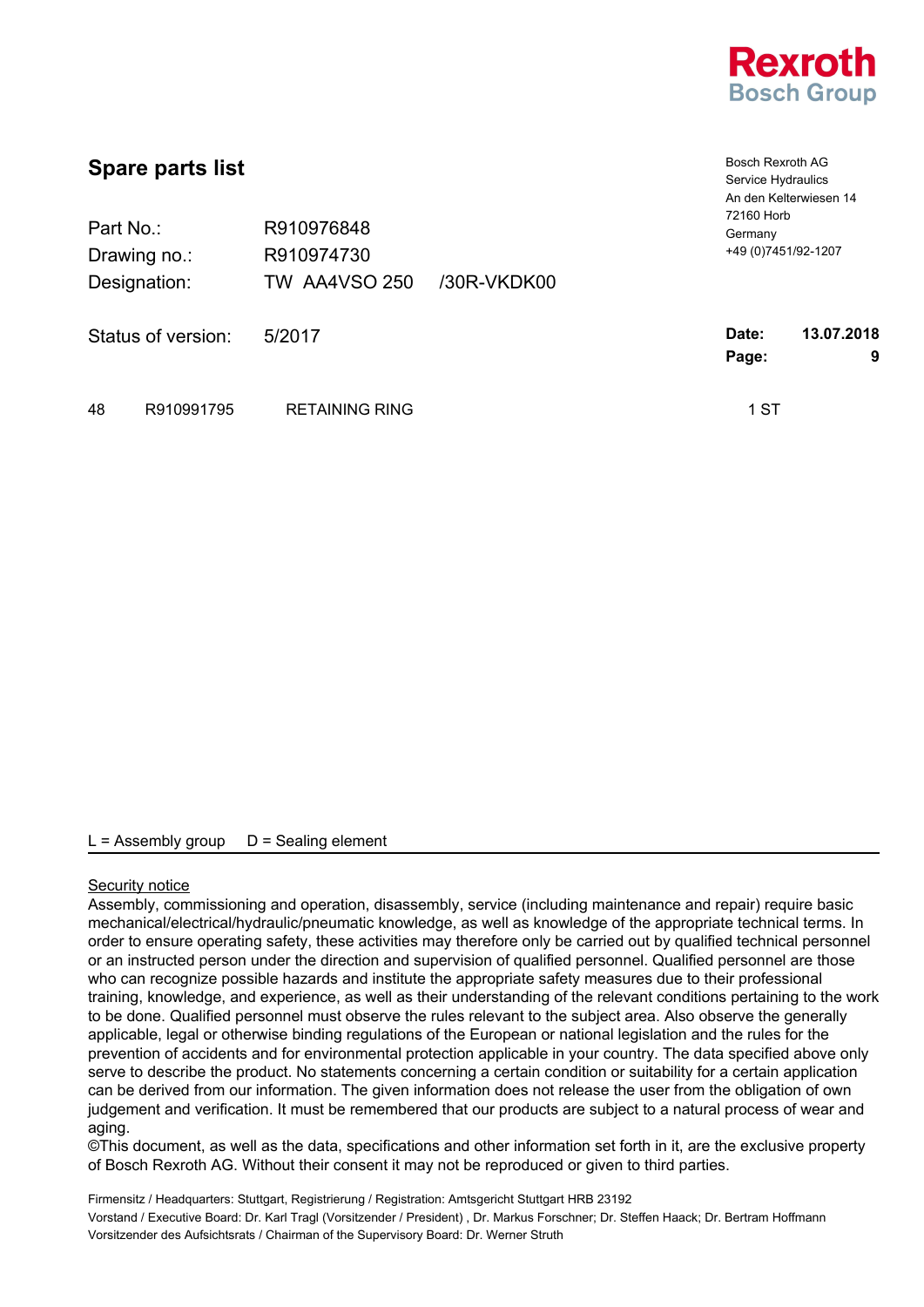

Part No.: R910976848

Drawing no.: R910974730 Designation: TW AA4VSO 250 /30R-VKDK00

Status of version: 5/2017



 $L =$  Assembly group  $D =$  Sealing element

## Security notice

Assembly, commissioning and operation, disassembly, service (including maintenance and repair) require basic mechanical/electrical/hydraulic/pneumatic knowledge, as well as knowledge of the appropriate technical terms. In order to ensure operating safety, these activities may therefore only be carried out by qualified technical personnel or an instructed person under the direction and supervision of qualified personnel. Qualified personnel are those who can recognize possible hazards and institute the appropriate safety measures due to their professional training, knowledge, and experience, as well as their understanding of the relevant conditions pertaining to the work to be done. Qualified personnel must observe the rules relevant to the subject area. Also observe the generally applicable, legal or otherwise binding regulations of the European or national legislation and the rules for the prevention of accidents and for environmental protection applicable in your country. The data specified above only serve to describe the product. No statements concerning a certain condition or suitability for a certain application can be derived from our information. The given information does not release the user from the obligation of own judgement and verification. It must be remembered that our products are subject to a natural process of wear and aging.

©This document, as well as the data, specifications and other information set forth in it, are the exclusive property of Bosch Rexroth AG. Without their consent it may not be reproduced or given to third parties.

| <b>Bosch Rexroth AG</b> |
|-------------------------|
| Service Hydraulics      |
| An den Kelterwiesen 14  |
| 72160 Horb              |
| Germany                 |
| +49 (0) 7451/92-1207    |

| Date: | 13.07.2018 |
|-------|------------|
| Page: | 10         |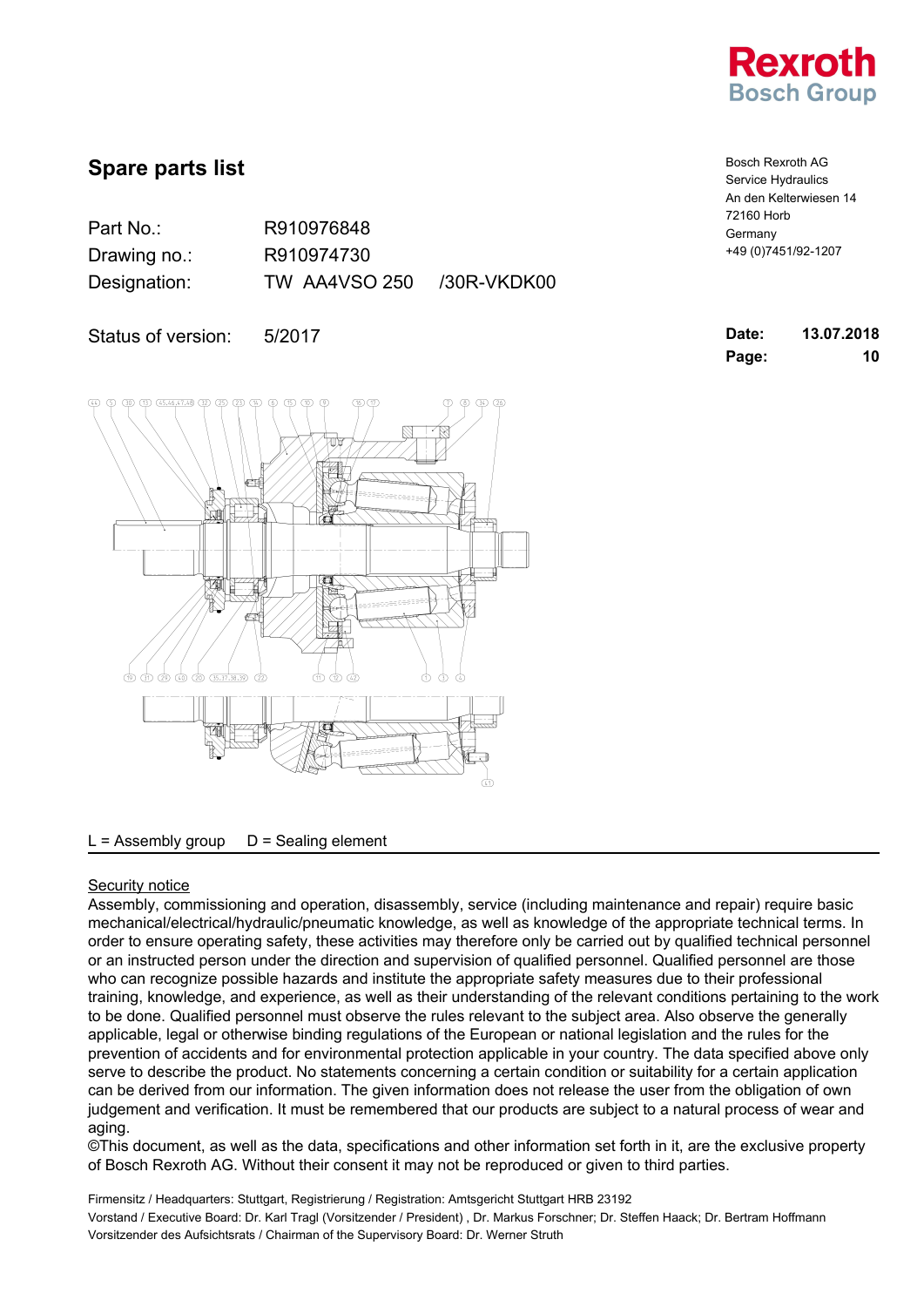

Bosch Rexroth AG Service Hydraulics

|              |                             | 5011100111001          |
|--------------|-----------------------------|------------------------|
|              |                             | An den Kelterwiesen 14 |
|              |                             | 72160 Horb             |
| Part No.:    | R910989936                  | Germany                |
| Drawing no.: | R910972331                  | +49 (0) 7451/92-1207   |
| Designation: | <b>MECHANICAL INDICATOR</b> |                        |

|                 | Status of version: | 5/2017                  | Date:<br>13.07.2018<br>Page:<br>11 |
|-----------------|--------------------|-------------------------|------------------------------------|
| Pos.            | Part No.           | Designation             | Quantity                           |
| 1               | R910970634         | THREADED BOLT           | 1 ST                               |
| $\overline{2}$  | R910970504         | <b>FOLLOWER</b>         | 1 ST                               |
| 4               | R910970635         | <b>INDICATOR</b>        | 1 ST                               |
| 5               | R910908854         | <b>DIAL</b>             | 1 ST                               |
| $6\phantom{1}$  | R910415286         | <b>SEAL RING</b>        | 1 ST<br>D                          |
| $\overline{7}$  | R910963003         | <b>QUAD BONDET RING</b> | 1 ST<br>D                          |
| 8               | R910970636         | <b>SEAL RING</b>        | 1 ST<br>D                          |
| 9               | R910109231         | SOCKET-HEAD SCREW       | 1 ST                               |
| 11              | R910911771         | <b>CYLINDER PIN</b>     | 1 ST                               |
| 12 <sub>2</sub> | R910125776         | <b>CLAMPING PIN</b>     | 1 ST                               |

### $L =$  Assembly group  $D =$  Sealing element

#### Security notice

Assembly, commissioning and operation, disassembly, service (including maintenance and repair) require basic mechanical/electrical/hydraulic/pneumatic knowledge, as well as knowledge of the appropriate technical terms. In order to ensure operating safety, these activities may therefore only be carried out by qualified technical personnel or an instructed person under the direction and supervision of qualified personnel. Qualified personnel are those who can recognize possible hazards and institute the appropriate safety measures due to their professional training, knowledge, and experience, as well as their understanding of the relevant conditions pertaining to the work to be done. Qualified personnel must observe the rules relevant to the subject area. Also observe the generally applicable, legal or otherwise binding regulations of the European or national legislation and the rules for the prevention of accidents and for environmental protection applicable in your country. The data specified above only serve to describe the product. No statements concerning a certain condition or suitability for a certain application can be derived from our information. The given information does not release the user from the obligation of own judgement and verification. It must be remembered that our products are subject to a natural process of wear and aging.

©This document, as well as the data, specifications and other information set forth in it, are the exclusive property of Bosch Rexroth AG. Without their consent it may not be reproduced or given to third parties.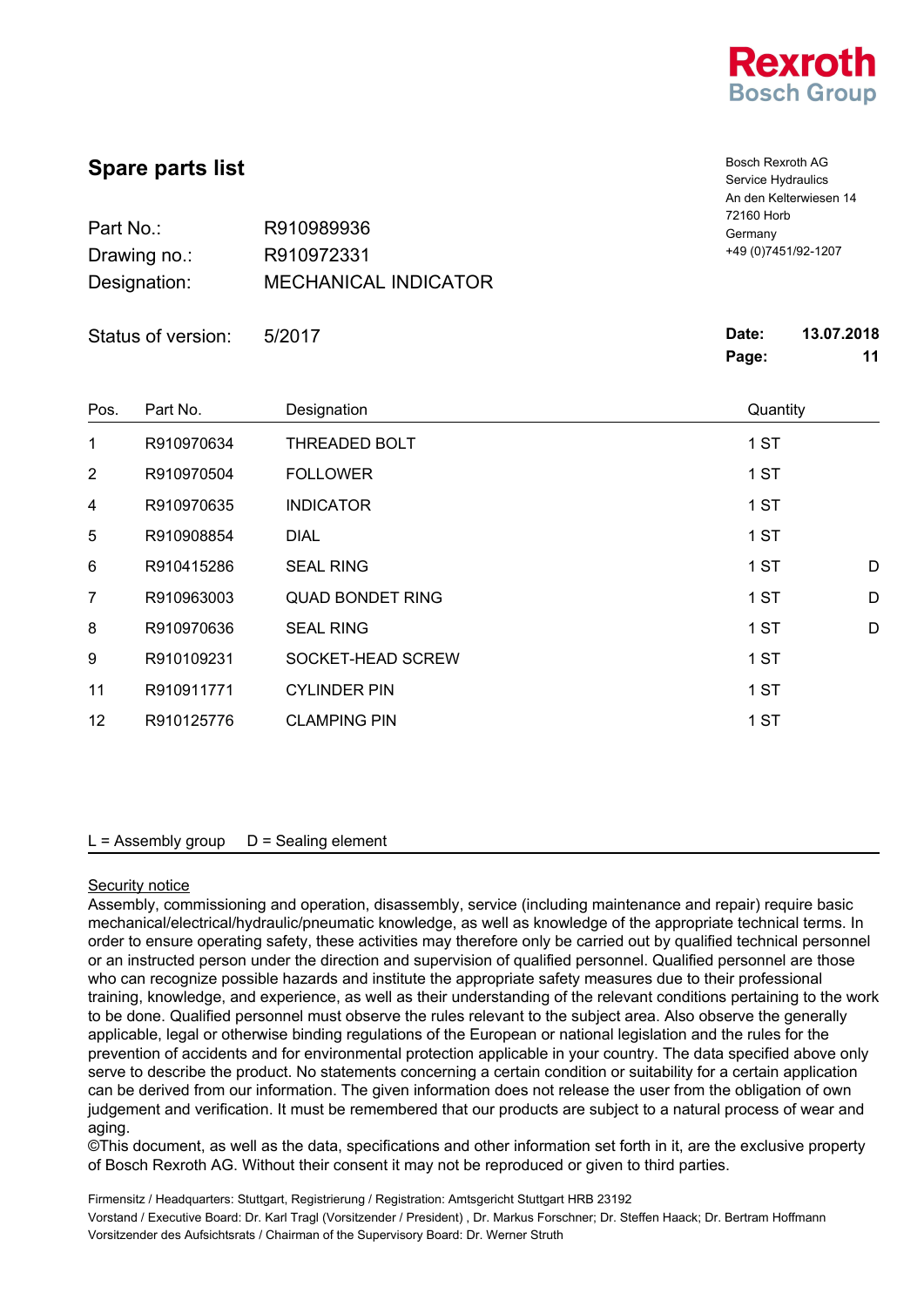

| Part No.:    | R910989936                  |
|--------------|-----------------------------|
| Drawing no.: | R910972331                  |
| Designation: | <b>MECHANICAL INDICATOR</b> |

Status of version: 5/2017



### $L =$  Assembly group  $D =$  Sealing element

#### Security notice

Assembly, commissioning and operation, disassembly, service (including maintenance and repair) require basic mechanical/electrical/hydraulic/pneumatic knowledge, as well as knowledge of the appropriate technical terms. In order to ensure operating safety, these activities may therefore only be carried out by qualified technical personnel or an instructed person under the direction and supervision of qualified personnel. Qualified personnel are those who can recognize possible hazards and institute the appropriate safety measures due to their professional training, knowledge, and experience, as well as their understanding of the relevant conditions pertaining to the work to be done. Qualified personnel must observe the rules relevant to the subject area. Also observe the generally applicable, legal or otherwise binding regulations of the European or national legislation and the rules for the prevention of accidents and for environmental protection applicable in your country. The data specified above only serve to describe the product. No statements concerning a certain condition or suitability for a certain application can be derived from our information. The given information does not release the user from the obligation of own judgement and verification. It must be remembered that our products are subject to a natural process of wear and aging.

©This document, as well as the data, specifications and other information set forth in it, are the exclusive property of Bosch Rexroth AG. Without their consent it may not be reproduced or given to third parties.

| <b>Bosch Rexroth AG</b> |
|-------------------------|
| Service Hydraulics      |
| An den Kelterwiesen 14  |
| 72160 Horb              |
| Germany                 |
| +49 (0) 7451/92-1207    |

| Date: | 13.07.2018 |
|-------|------------|
| Page: | 12         |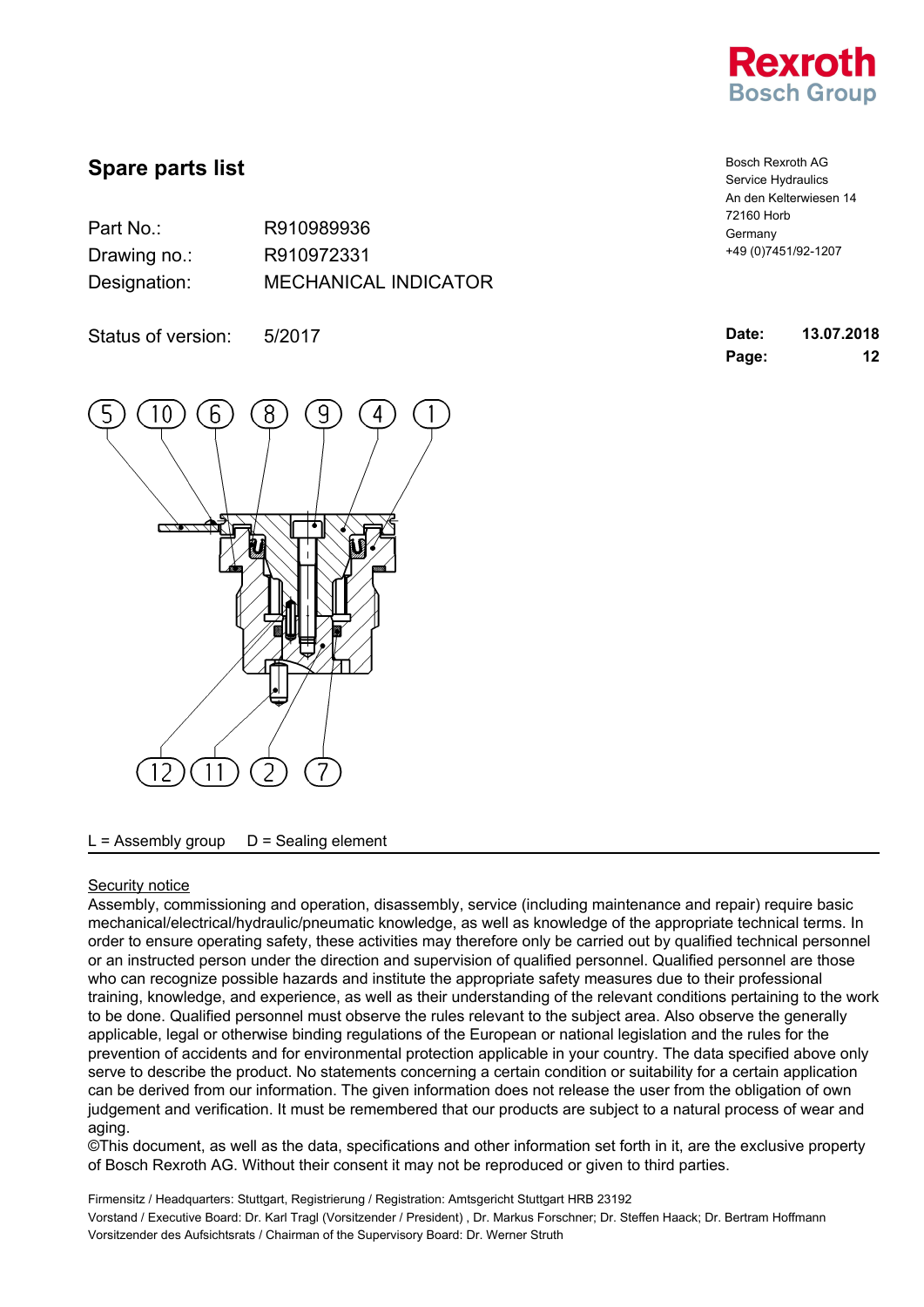

| <b>Spare parts list</b><br>R910909637<br>Part No.: |                    |                                    | <b>Bosch Rexroth AG</b><br>Service Hydraulics<br>An den Kelterwiesen 14<br>72160 Horb |                  |
|----------------------------------------------------|--------------------|------------------------------------|---------------------------------------------------------------------------------------|------------------|
| Drawing no.:<br>Designation:                       |                    | R910909505<br><b>THREADED BOLT</b> | Germany<br>+49 (0) 7451/92-1207                                                       |                  |
|                                                    |                    |                                    |                                                                                       |                  |
|                                                    | Status of version: | 5/2017                             | Date:<br>Page:                                                                        | 13.07.2018<br>13 |
| Pos.                                               | Part No.           | Designation                        | Quantity                                                                              |                  |
| 1                                                  | R910909572         | <b>THREADED BOLT</b>               | 1 ST                                                                                  |                  |
| $\overline{2}$                                     | R910415286         | <b>SEAL RING</b>                   | 1 ST                                                                                  | D                |

#### Security notice

Assembly, commissioning and operation, disassembly, service (including maintenance and repair) require basic mechanical/electrical/hydraulic/pneumatic knowledge, as well as knowledge of the appropriate technical terms. In order to ensure operating safety, these activities may therefore only be carried out by qualified technical personnel or an instructed person under the direction and supervision of qualified personnel. Qualified personnel are those who can recognize possible hazards and institute the appropriate safety measures due to their professional training, knowledge, and experience, as well as their understanding of the relevant conditions pertaining to the work to be done. Qualified personnel must observe the rules relevant to the subject area. Also observe the generally applicable, legal or otherwise binding regulations of the European or national legislation and the rules for the prevention of accidents and for environmental protection applicable in your country. The data specified above only serve to describe the product. No statements concerning a certain condition or suitability for a certain application can be derived from our information. The given information does not release the user from the obligation of own judgement and verification. It must be remembered that our products are subject to a natural process of wear and aging.

©This document, as well as the data, specifications and other information set forth in it, are the exclusive property of Bosch Rexroth AG. Without their consent it may not be reproduced or given to third parties.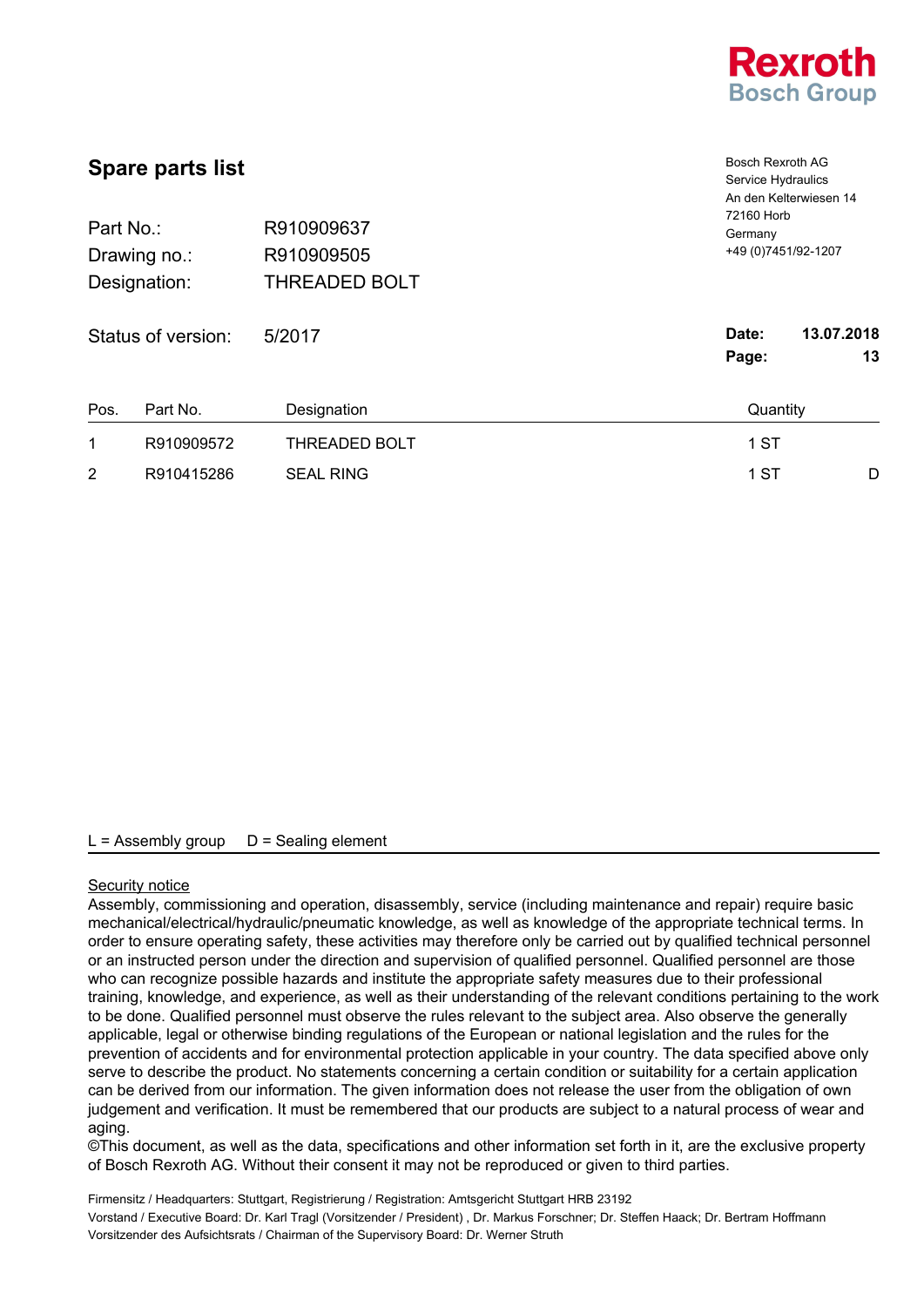

| Part No.:    | R910909637           |
|--------------|----------------------|
| Drawing no.: | R910909505           |
| Designation: | <b>THREADED BOLT</b> |

Status of version: 5/2017



 $L =$  Assembly group  $D =$  Sealing element

### Security notice

Assembly, commissioning and operation, disassembly, service (including maintenance and repair) require basic mechanical/electrical/hydraulic/pneumatic knowledge, as well as knowledge of the appropriate technical terms. In order to ensure operating safety, these activities may therefore only be carried out by qualified technical personnel or an instructed person under the direction and supervision of qualified personnel. Qualified personnel are those who can recognize possible hazards and institute the appropriate safety measures due to their professional training, knowledge, and experience, as well as their understanding of the relevant conditions pertaining to the work to be done. Qualified personnel must observe the rules relevant to the subject area. Also observe the generally applicable, legal or otherwise binding regulations of the European or national legislation and the rules for the prevention of accidents and for environmental protection applicable in your country. The data specified above only serve to describe the product. No statements concerning a certain condition or suitability for a certain application can be derived from our information. The given information does not release the user from the obligation of own judgement and verification. It must be remembered that our products are subject to a natural process of wear and aging.

©This document, as well as the data, specifications and other information set forth in it, are the exclusive property of Bosch Rexroth AG. Without their consent it may not be reproduced or given to third parties.

Firmensitz / Headquarters: Stuttgart, Registrierung / Registration: Amtsgericht Stuttgart HRB 23192 Vorstand / Executive Board: Dr. Karl Tragl (Vorsitzender / President) , Dr. Markus Forschner; Dr. Steffen Haack; Dr. Bertram Hoffmann Vorsitzender des Aufsichtsrats / Chairman of the Supervisory Board: Dr. Werner Struth

Bosch Rexroth AG Service Hydraulics An den Kelterwiesen 14 72160 Horb Germany +49 (0)7451/92-1207

| Date: | 13.07.2018 |
|-------|------------|
| Page: | 14         |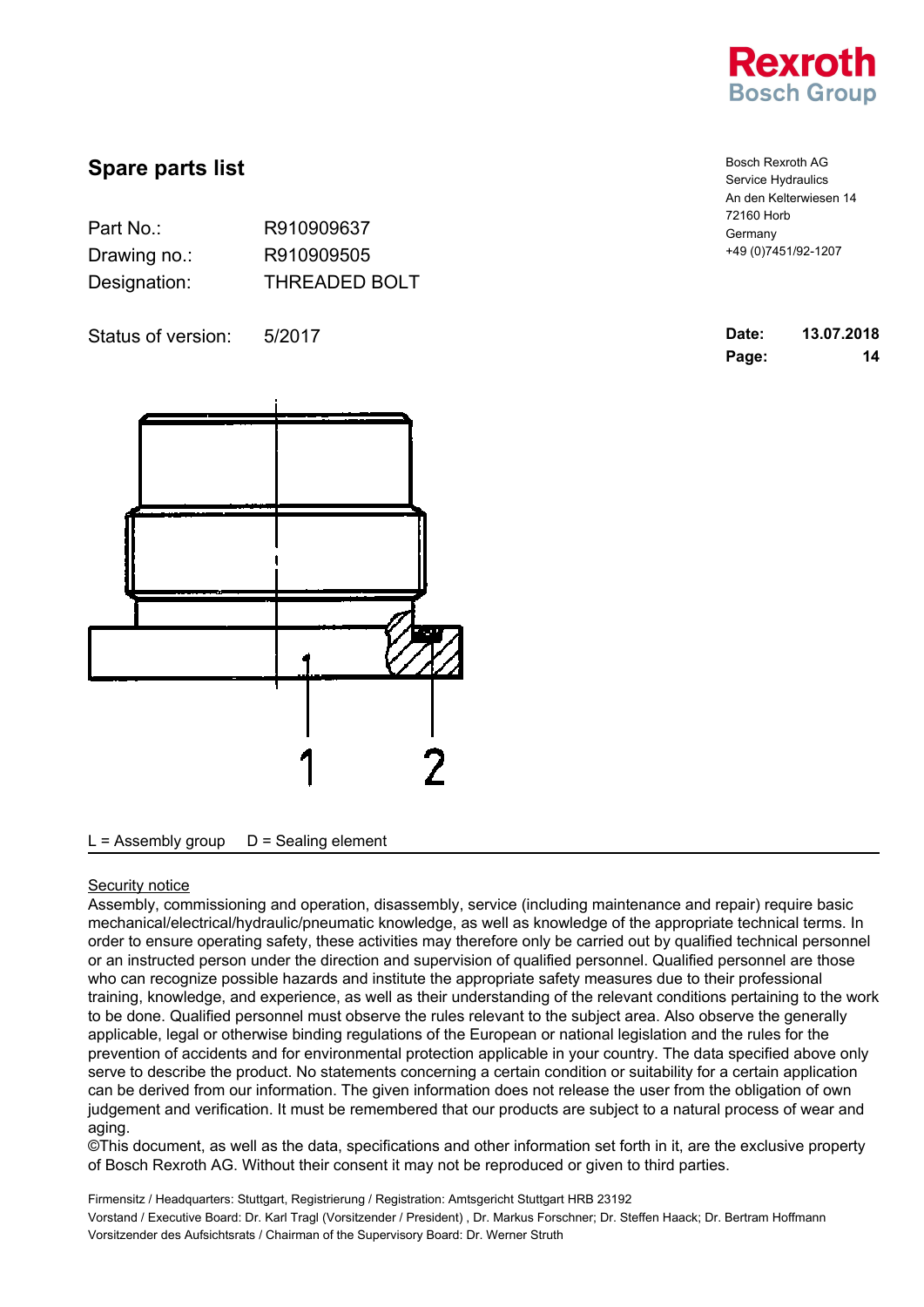

|                                           | <b>Spare parts list</b> | <b>Bosch Rexroth AG</b><br>Service Hydraulics<br>An den Kelterwiesen 14<br>72160 Horb<br>Germany<br>+49 (0) 7451/92-1207 |                |                                                       |
|-------------------------------------------|-------------------------|--------------------------------------------------------------------------------------------------------------------------|----------------|-------------------------------------------------------|
| Part No.:<br>Drawing no.:<br>Designation: |                         |                                                                                                                          |                | R910976941<br>R910985077<br>R A4VS 250/355 DP<br>/30R |
|                                           | Status of version:      | 5/2017                                                                                                                   | Date:<br>Page: | 13.07.2018<br>15                                      |
| Pos.                                      | Part No.                | Designation                                                                                                              | Quantity       |                                                       |
| 1                                         | R910995765              | <b>VERSTELLTEIL</b><br>A4VS 250,355 DP/30                                                                                | 1 ST           |                                                       |
| $\overline{2}$                            | R910976948              | <b>SANDWICH PLATE</b>                                                                                                    | 1 ST           |                                                       |
| 3                                         | R910916382              | <b>CONTROL VALVE</b>                                                                                                     | 1 ST           | L                                                     |
| 5                                         | R902448239              | THROTTLE VALVE                                                                                                           | 1 ST           | L                                                     |
| 6                                         | R909156493              | <b>ORIFICE</b>                                                                                                           | 1 ST           |                                                       |
| 7                                         | R910785105              | SOCKET-HEAD SCREW                                                                                                        | 4 ST           |                                                       |
| 8                                         | R902418895              | PIPE WITH ACCESSORIES                                                                                                    | 1 ST           |                                                       |

## Security notice

Assembly, commissioning and operation, disassembly, service (including maintenance and repair) require basic mechanical/electrical/hydraulic/pneumatic knowledge, as well as knowledge of the appropriate technical terms. In order to ensure operating safety, these activities may therefore only be carried out by qualified technical personnel or an instructed person under the direction and supervision of qualified personnel. Qualified personnel are those who can recognize possible hazards and institute the appropriate safety measures due to their professional training, knowledge, and experience, as well as their understanding of the relevant conditions pertaining to the work to be done. Qualified personnel must observe the rules relevant to the subject area. Also observe the generally applicable, legal or otherwise binding regulations of the European or national legislation and the rules for the prevention of accidents and for environmental protection applicable in your country. The data specified above only serve to describe the product. No statements concerning a certain condition or suitability for a certain application can be derived from our information. The given information does not release the user from the obligation of own judgement and verification. It must be remembered that our products are subject to a natural process of wear and aging.

©This document, as well as the data, specifications and other information set forth in it, are the exclusive property of Bosch Rexroth AG. Without their consent it may not be reproduced or given to third parties.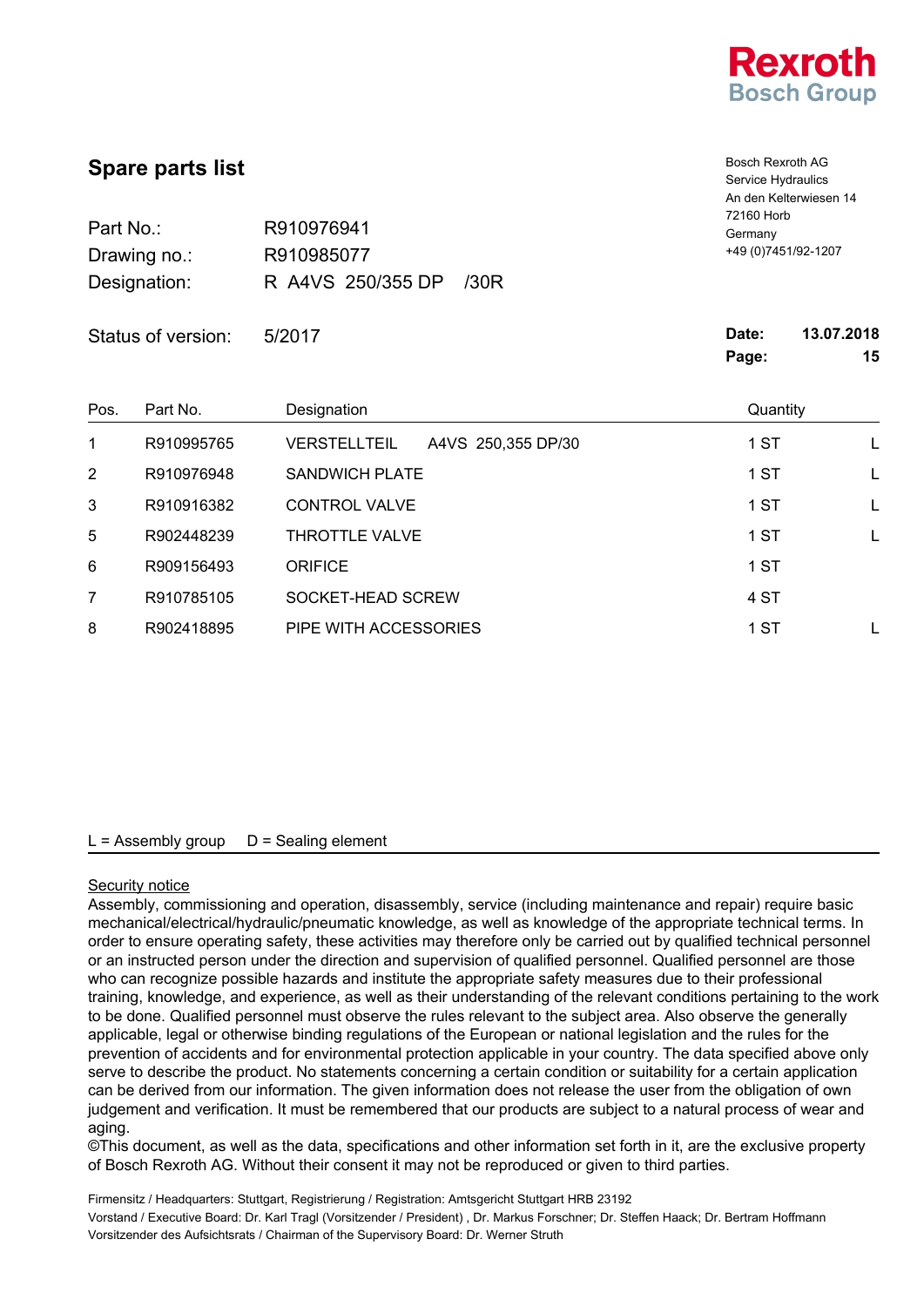

Bosch Rexroth AG Service Hydraulics An den Kelterwiesen 14

+49 (0)7451/92-1207

72160 Horb Germany

# **Spare parts list**

| Part No.:    | R910976941        |      |
|--------------|-------------------|------|
| Drawing no.: | R910985077        |      |
| Designation: | R A4VS 250/355 DP | 730R |

Status of version: 5/2017

| Date: | 13.07.2018 |
|-------|------------|
| Page: | 16         |



 $L =$  Assembly group  $D =$  Sealing element

#### Security notice

Assembly, commissioning and operation, disassembly, service (including maintenance and repair) require basic mechanical/electrical/hydraulic/pneumatic knowledge, as well as knowledge of the appropriate technical terms. In order to ensure operating safety, these activities may therefore only be carried out by qualified technical personnel or an instructed person under the direction and supervision of qualified personnel. Qualified personnel are those who can recognize possible hazards and institute the appropriate safety measures due to their professional training, knowledge, and experience, as well as their understanding of the relevant conditions pertaining to the work to be done. Qualified personnel must observe the rules relevant to the subject area. Also observe the generally applicable, legal or otherwise binding regulations of the European or national legislation and the rules for the prevention of accidents and for environmental protection applicable in your country. The data specified above only serve to describe the product. No statements concerning a certain condition or suitability for a certain application can be derived from our information. The given information does not release the user from the obligation of own judgement and verification. It must be remembered that our products are subject to a natural process of wear and aging.

©This document, as well as the data, specifications and other information set forth in it, are the exclusive property of Bosch Rexroth AG. Without their consent it may not be reproduced or given to third parties.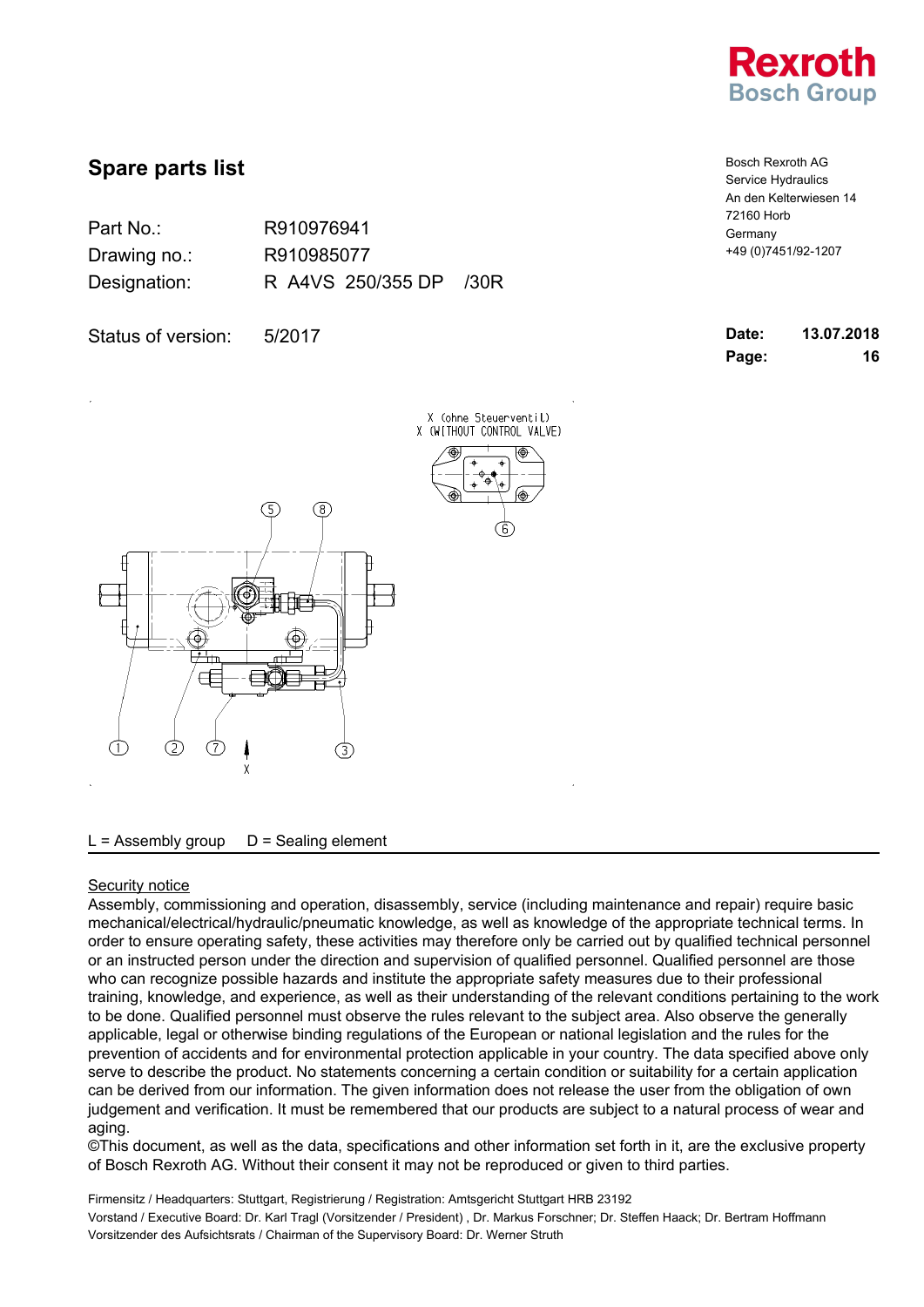

| <b>Spare parts list</b><br>Part No.:<br>R910995765 |                      |                       | <b>Bosch Rexroth AG</b><br>Service Hydraulics<br>An den Kelterwiesen 14<br>72160 Horb<br>Germany |                |                  |
|----------------------------------------------------|----------------------|-----------------------|--------------------------------------------------------------------------------------------------|----------------|------------------|
|                                                    |                      |                       |                                                                                                  |                |                  |
|                                                    | Designation:         | <b>VERSTELLTEIL</b>   | A4VS 250,355 DP/30                                                                               |                |                  |
|                                                    | Status of version:   | 5/2017                |                                                                                                  | Date:<br>Page: | 13.07.2018<br>17 |
| Pos.                                               | Part No.             | Designation           |                                                                                                  | Quantity       |                  |
| 1                                                  | R910945279           | PISTON HOUSING        |                                                                                                  | 1 ST           |                  |
| 2                                                  | R910945395           | PISTON HOUSING        |                                                                                                  | 1 ST           |                  |
| 3                                                  | R902531046           | <b>VERSTELLKOLBEN</b> | A4VS 250/350 DR+LR                                                                               | 1 ST           |                  |
| 6                                                  | R910943107           | <b>SPRING</b>         |                                                                                                  | 1 ST           |                  |
| 7                                                  | R910903328           | <b>NUT</b>            |                                                                                                  | 2 ST           |                  |
| 8                                                  | R910903330           | <b>CAP NUT</b>        |                                                                                                  | 2 ST           |                  |
| 9                                                  | R902519546           | <b>GEWINDEBOLZEN</b>  | A4VS M20X1,5X57,6                                                                                | 1 ST           | D                |
| 10                                                 | R902519547           | <b>GEWINDEBOLZEN</b>  | A4VS M20X1,5X82,6                                                                                | 1 ST           | D                |
| 11                                                 | R910604976           | SOCKET-HEAD SCREW     |                                                                                                  | 8 ST           |                  |
| 12                                                 | R910978692           | <b>PLUG</b>           |                                                                                                  | 1 ST           |                  |
| 13                                                 | R910978693           | <b>SEAL RING</b>      |                                                                                                  | 1 ST           | D                |
| 14                                                 | R910513482           | O-RING                |                                                                                                  | 2 ST           | D                |
|                                                    | $L =$ Assembly group | $D =$ Sealing element |                                                                                                  |                |                  |

### Security notice

Assembly, commissioning and operation, disassembly, service (including maintenance and repair) require basic mechanical/electrical/hydraulic/pneumatic knowledge, as well as knowledge of the appropriate technical terms. In order to ensure operating safety, these activities may therefore only be carried out by qualified technical personnel or an instructed person under the direction and supervision of qualified personnel. Qualified personnel are those who can recognize possible hazards and institute the appropriate safety measures due to their professional training, knowledge, and experience, as well as their understanding of the relevant conditions pertaining to the work to be done. Qualified personnel must observe the rules relevant to the subject area. Also observe the generally applicable, legal or otherwise binding regulations of the European or national legislation and the rules for the prevention of accidents and for environmental protection applicable in your country. The data specified above only serve to describe the product. No statements concerning a certain condition or suitability for a certain application can be derived from our information. The given information does not release the user from the obligation of own judgement and verification. It must be remembered that our products are subject to a natural process of wear and aging.

©This document, as well as the data, specifications and other information set forth in it, are the exclusive property of Bosch Rexroth AG. Without their consent it may not be reproduced or given to third parties.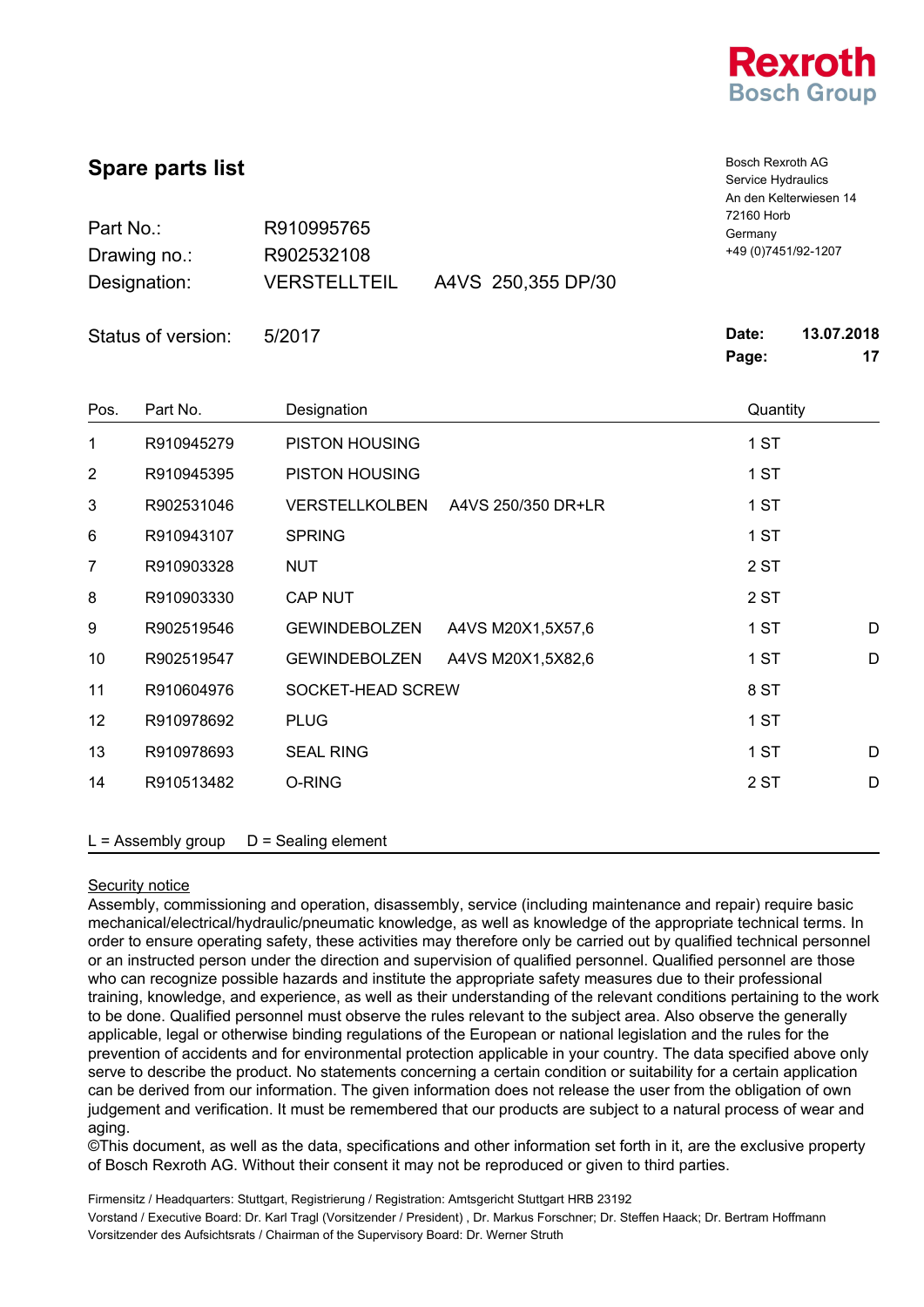

| <b>Spare parts list</b><br>Part No.:<br>R910995765<br>R902532108<br>Drawing no.: |                    |                       | Bosch Rexroth AG<br>Service Hydraulics<br>An den Kelterwiesen 14<br>72160 Horb<br>Germany<br>+49 (0) 7451/92-1207 |                |                  |
|----------------------------------------------------------------------------------|--------------------|-----------------------|-------------------------------------------------------------------------------------------------------------------|----------------|------------------|
|                                                                                  | Designation:       | <b>VERSTELLTEIL</b>   | A4VS 250,355 DP/30                                                                                                |                |                  |
|                                                                                  | Status of version: | 5/2017                |                                                                                                                   | Date:<br>Page: | 13.07.2018<br>18 |
| 15                                                                               | R910923831         | <b>R-RING</b>         | 15,54-DKAR00114-N90                                                                                               | 2 ST           | D                |
| 16                                                                               | R910977045         | O-RING                |                                                                                                                   | 4 ST           | D                |
| 17                                                                               | R902650323         | <b>KANTSEAL-RING</b>  |                                                                                                                   | 2 ST           | D                |
| 18                                                                               | R909831320         | DOUBLE BREAK-OFF PLUG |                                                                                                                   | 1 ST           | D                |
| 20                                                                               | R909153815         | <b>SCREW PLUG</b>     |                                                                                                                   | 2 ST           | D                |
| 22                                                                               | R910987526         | <b>SCREW PLUG</b>     |                                                                                                                   | 1 ST           |                  |
| 23                                                                               | R910100951         | <b>THREADED PIN</b>   |                                                                                                                   | 1 ST           |                  |
|                                                                                  |                    |                       |                                                                                                                   |                |                  |

#### Security notice

Assembly, commissioning and operation, disassembly, service (including maintenance and repair) require basic mechanical/electrical/hydraulic/pneumatic knowledge, as well as knowledge of the appropriate technical terms. In order to ensure operating safety, these activities may therefore only be carried out by qualified technical personnel or an instructed person under the direction and supervision of qualified personnel. Qualified personnel are those who can recognize possible hazards and institute the appropriate safety measures due to their professional training, knowledge, and experience, as well as their understanding of the relevant conditions pertaining to the work to be done. Qualified personnel must observe the rules relevant to the subject area. Also observe the generally applicable, legal or otherwise binding regulations of the European or national legislation and the rules for the prevention of accidents and for environmental protection applicable in your country. The data specified above only serve to describe the product. No statements concerning a certain condition or suitability for a certain application can be derived from our information. The given information does not release the user from the obligation of own judgement and verification. It must be remembered that our products are subject to a natural process of wear and aging.

©This document, as well as the data, specifications and other information set forth in it, are the exclusive property of Bosch Rexroth AG. Without their consent it may not be reproduced or given to third parties.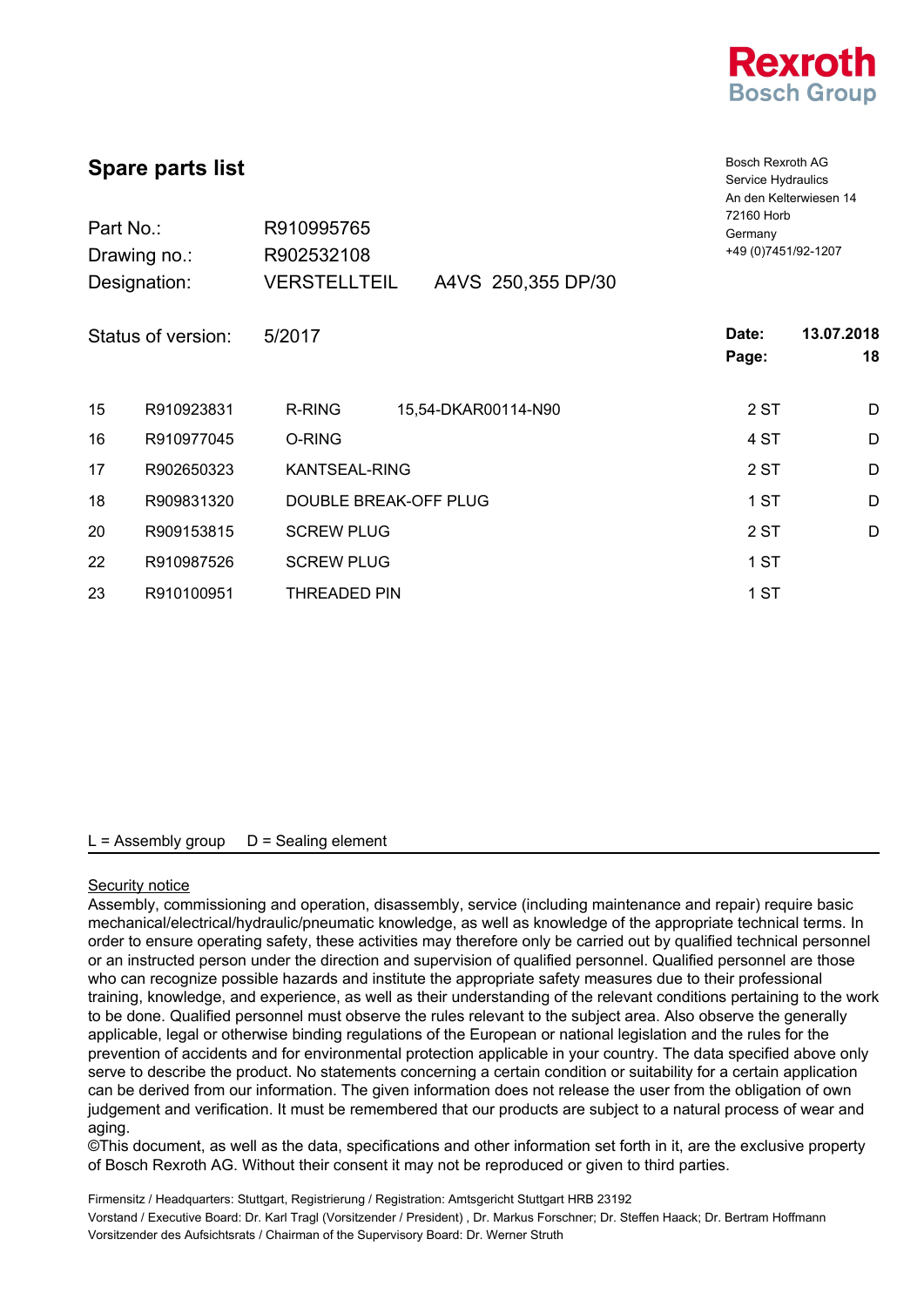

| Part No.:    | R910995765       |
|--------------|------------------|
| Drawing no.: | R902532108       |
| Designation: | <b>VERSTELLT</b> |

ELLTEIL A4VS 250,355 DP/30

Status of version: 5/2017



 $L =$  Assembly group  $D =$  Sealing element

### Security notice

Assembly, commissioning and operation, disassembly, service (including maintenance and repair) require basic mechanical/electrical/hydraulic/pneumatic knowledge, as well as knowledge of the appropriate technical terms. In order to ensure operating safety, these activities may therefore only be carried out by qualified technical personnel or an instructed person under the direction and supervision of qualified personnel. Qualified personnel are those who can recognize possible hazards and institute the appropriate safety measures due to their professional training, knowledge, and experience, as well as their understanding of the relevant conditions pertaining to the work to be done. Qualified personnel must observe the rules relevant to the subject area. Also observe the generally applicable, legal or otherwise binding regulations of the European or national legislation and the rules for the prevention of accidents and for environmental protection applicable in your country. The data specified above only serve to describe the product. No statements concerning a certain condition or suitability for a certain application can be derived from our information. The given information does not release the user from the obligation of own judgement and verification. It must be remembered that our products are subject to a natural process of wear and aging.

©This document, as well as the data, specifications and other information set forth in it, are the exclusive property of Bosch Rexroth AG. Without their consent it may not be reproduced or given to third parties.

Firmensitz / Headquarters: Stuttgart, Registrierung / Registration: Amtsgericht Stuttgart HRB 23192 Vorstand / Executive Board: Dr. Karl Tragl (Vorsitzender / President) , Dr. Markus Forschner; Dr. Steffen Haack; Dr. Bertram Hoffmann Vorsitzender des Aufsichtsrats / Chairman of the Supervisory Board: Dr. Werner Struth

Bosch Rexroth AG Service Hydraulics An den Kelterwiesen 14 72160 Horb Germany +49 (0)7451/92-1207

| Date: | 13.07.2018 |
|-------|------------|
| Page: | 19         |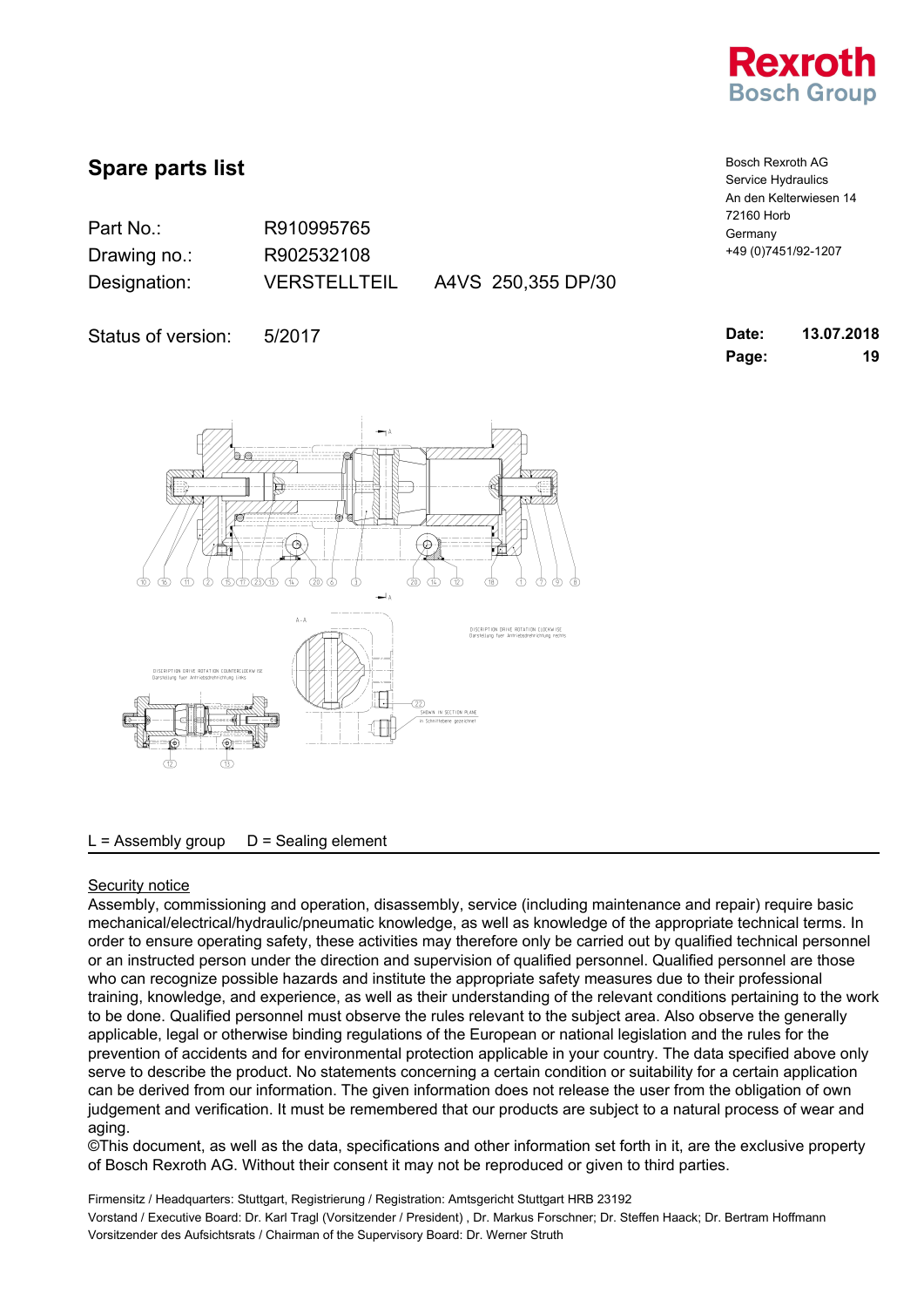

Bosch Rexroth AG Service Hydraulics

| Part No.:<br>Drawing no.:<br>Designation: | R910976948<br>R910976949<br><b>SANDWICH PLATE</b> | Germany               | An den Kelterwiesen 14<br>72160 Horb<br>+49 (0) 7451/92-1207 |  |
|-------------------------------------------|---------------------------------------------------|-----------------------|--------------------------------------------------------------|--|
| Status of version:                        | 5/2017                                            | Date:<br>Page:        | 13.07.2018<br>20                                             |  |
| Part No.                                  | Designation                                       | Quantity              |                                                              |  |
| R910976850                                | <b>SANDWICH PLATE</b>                             | 1 ST                  |                                                              |  |
| R910523003                                | O-RING                                            | 2 ST                  | D                                                            |  |
| R902650323                                | KANTSEAL-RING                                     | 1 ST                  | D                                                            |  |
| R910109479                                | SOCKET-HEAD SCREW                                 | 4 ST                  |                                                              |  |
| R909831319                                |                                                   | 1 ST                  | D                                                            |  |
|                                           |                                                   | DOUBLE BREAK-OFF PLUG |                                                              |  |

## $L =$  Assembly group  $D =$  Sealing element

#### Security notice

Assembly, commissioning and operation, disassembly, service (including maintenance and repair) require basic mechanical/electrical/hydraulic/pneumatic knowledge, as well as knowledge of the appropriate technical terms. In order to ensure operating safety, these activities may therefore only be carried out by qualified technical personnel or an instructed person under the direction and supervision of qualified personnel. Qualified personnel are those who can recognize possible hazards and institute the appropriate safety measures due to their professional training, knowledge, and experience, as well as their understanding of the relevant conditions pertaining to the work to be done. Qualified personnel must observe the rules relevant to the subject area. Also observe the generally applicable, legal or otherwise binding regulations of the European or national legislation and the rules for the prevention of accidents and for environmental protection applicable in your country. The data specified above only serve to describe the product. No statements concerning a certain condition or suitability for a certain application can be derived from our information. The given information does not release the user from the obligation of own judgement and verification. It must be remembered that our products are subject to a natural process of wear and aging.

©This document, as well as the data, specifications and other information set forth in it, are the exclusive property of Bosch Rexroth AG. Without their consent it may not be reproduced or given to third parties.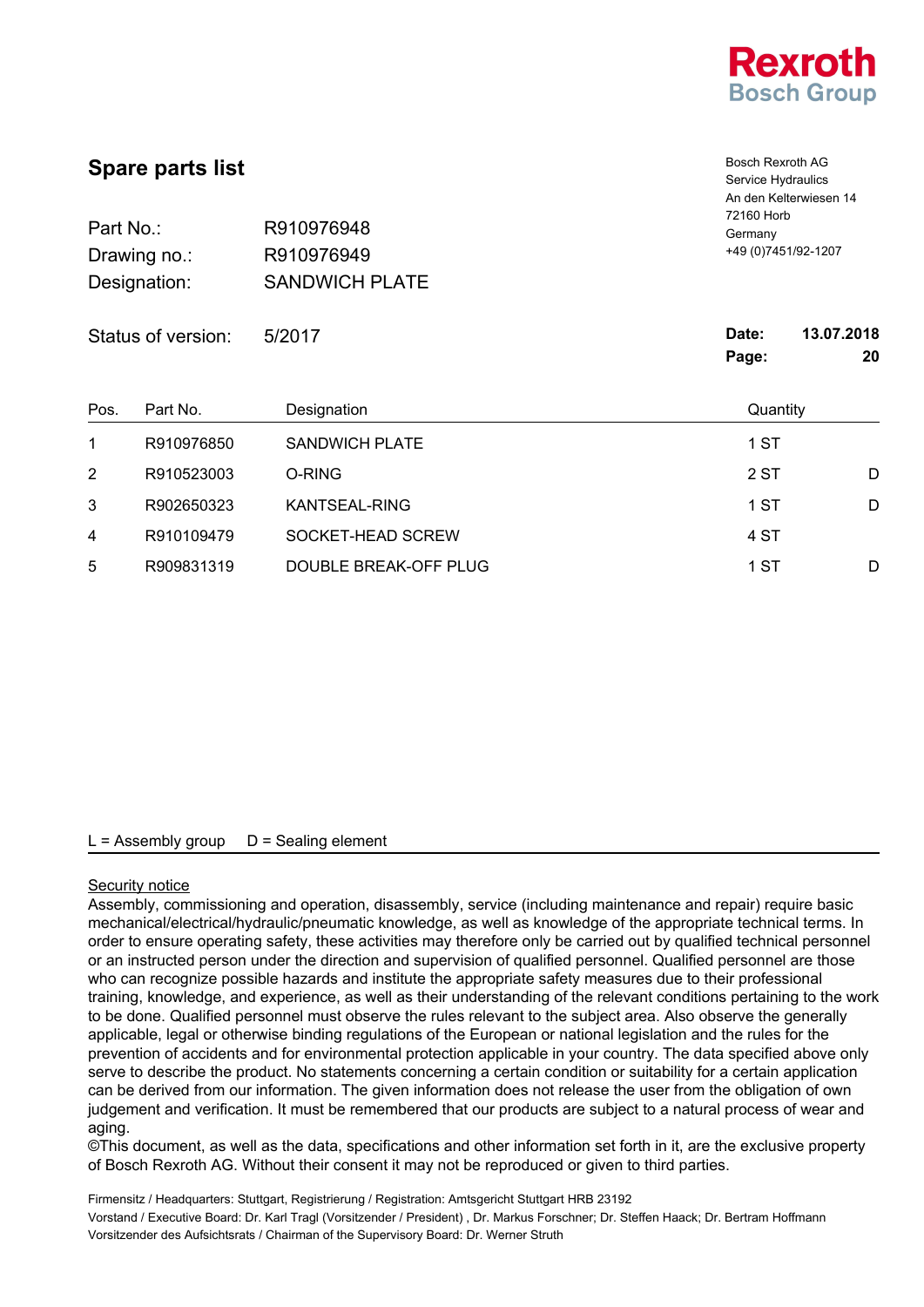

| Part No.:    | R910976948            |
|--------------|-----------------------|
| Drawing no.: | R910976949            |
| Designation: | <b>SANDWICH PLATE</b> |

Status of version: 5/2017



 $L =$  Assembly group  $D =$  Sealing element

### Security notice

Assembly, commissioning and operation, disassembly, service (including maintenance and repair) require basic mechanical/electrical/hydraulic/pneumatic knowledge, as well as knowledge of the appropriate technical terms. In order to ensure operating safety, these activities may therefore only be carried out by qualified technical personnel or an instructed person under the direction and supervision of qualified personnel. Qualified personnel are those who can recognize possible hazards and institute the appropriate safety measures due to their professional training, knowledge, and experience, as well as their understanding of the relevant conditions pertaining to the work to be done. Qualified personnel must observe the rules relevant to the subject area. Also observe the generally applicable, legal or otherwise binding regulations of the European or national legislation and the rules for the prevention of accidents and for environmental protection applicable in your country. The data specified above only serve to describe the product. No statements concerning a certain condition or suitability for a certain application can be derived from our information. The given information does not release the user from the obligation of own judgement and verification. It must be remembered that our products are subject to a natural process of wear and aging.

©This document, as well as the data, specifications and other information set forth in it, are the exclusive property of Bosch Rexroth AG. Without their consent it may not be reproduced or given to third parties.

| <b>Bosch Rexroth AG</b> |
|-------------------------|
| Service Hydraulics      |
| An den Kelterwiesen 14  |
| 72160 Horb              |
| Germany                 |
| +49 (0) 7451/92-1207    |

| Date: | 13.07.2018 |
|-------|------------|
| Page: | 21         |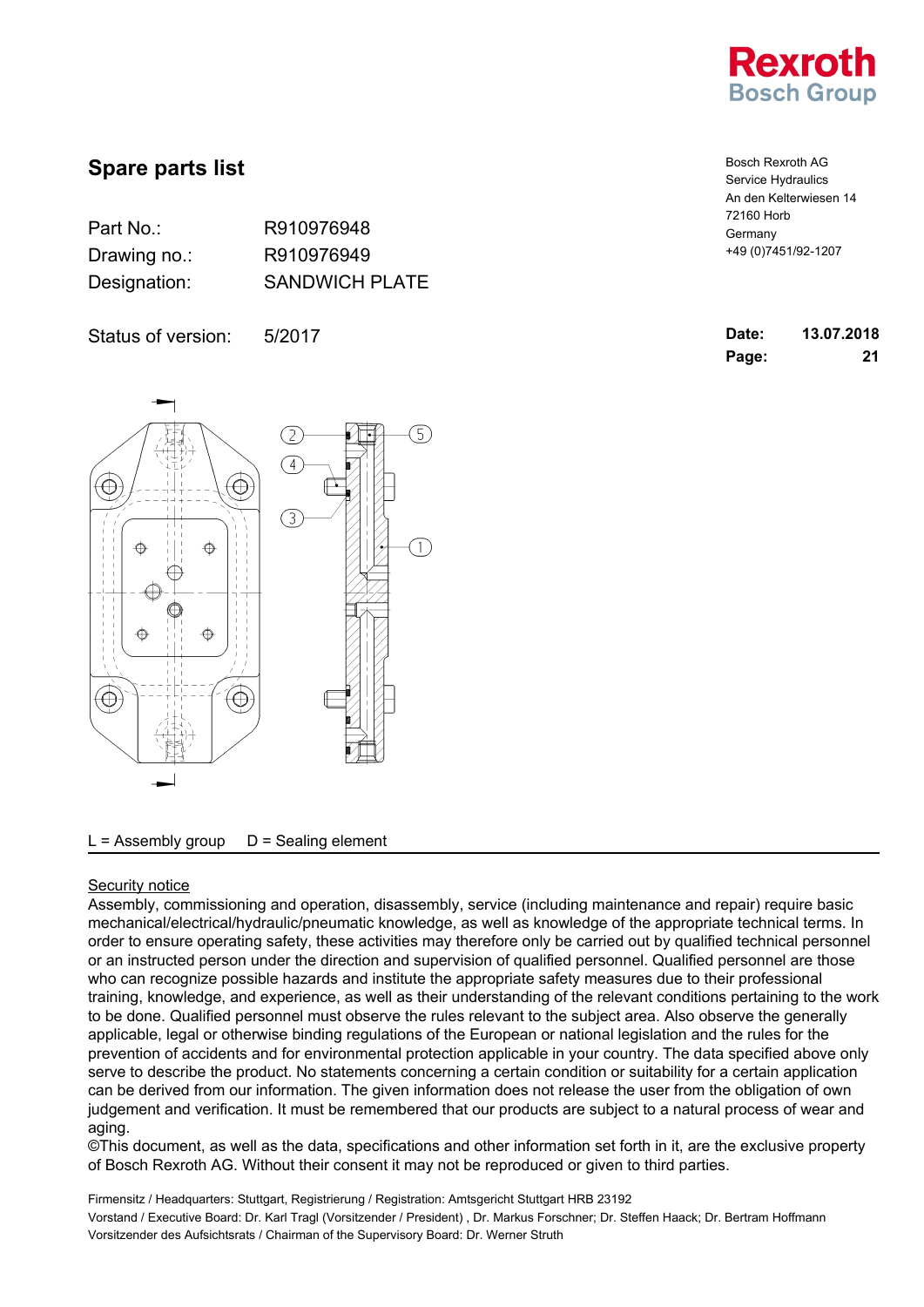

| <b>Spare parts list</b><br>Part No.:<br>R910916382<br>R910926701<br>Drawing no.:<br><b>CONTROL VALVE</b><br>Designation: |            |                     |              | <b>Bosch Rexroth AG</b><br>Service Hydraulics<br>An den Kelterwiesen 14<br>72160 Horb<br>Germany<br>+49 (0) 7451/92-1207 |            |
|--------------------------------------------------------------------------------------------------------------------------|------------|---------------------|--------------|--------------------------------------------------------------------------------------------------------------------------|------------|
| Status of version:                                                                                                       |            | 5/2017              |              | Date:                                                                                                                    | 13.07.2018 |
|                                                                                                                          |            |                     |              | Page:                                                                                                                    | 22         |
| Pos.                                                                                                                     | Part No.   | Designation         |              | Quantity                                                                                                                 |            |
| 1                                                                                                                        | R902539084 | <b>STEUERVENTIL</b> | ZVK A4 DRG-P | 1 ST                                                                                                                     | L          |
| 2                                                                                                                        | R910514543 | O-RING              |              | 5 ST                                                                                                                     | D          |
| 3                                                                                                                        | R909151979 | <b>SCREW PLUG</b>   |              | 1 ST                                                                                                                     | D          |

#### Security notice

Assembly, commissioning and operation, disassembly, service (including maintenance and repair) require basic mechanical/electrical/hydraulic/pneumatic knowledge, as well as knowledge of the appropriate technical terms. In order to ensure operating safety, these activities may therefore only be carried out by qualified technical personnel or an instructed person under the direction and supervision of qualified personnel. Qualified personnel are those who can recognize possible hazards and institute the appropriate safety measures due to their professional training, knowledge, and experience, as well as their understanding of the relevant conditions pertaining to the work to be done. Qualified personnel must observe the rules relevant to the subject area. Also observe the generally applicable, legal or otherwise binding regulations of the European or national legislation and the rules for the prevention of accidents and for environmental protection applicable in your country. The data specified above only serve to describe the product. No statements concerning a certain condition or suitability for a certain application can be derived from our information. The given information does not release the user from the obligation of own judgement and verification. It must be remembered that our products are subject to a natural process of wear and aging.

©This document, as well as the data, specifications and other information set forth in it, are the exclusive property of Bosch Rexroth AG. Without their consent it may not be reproduced or given to third parties.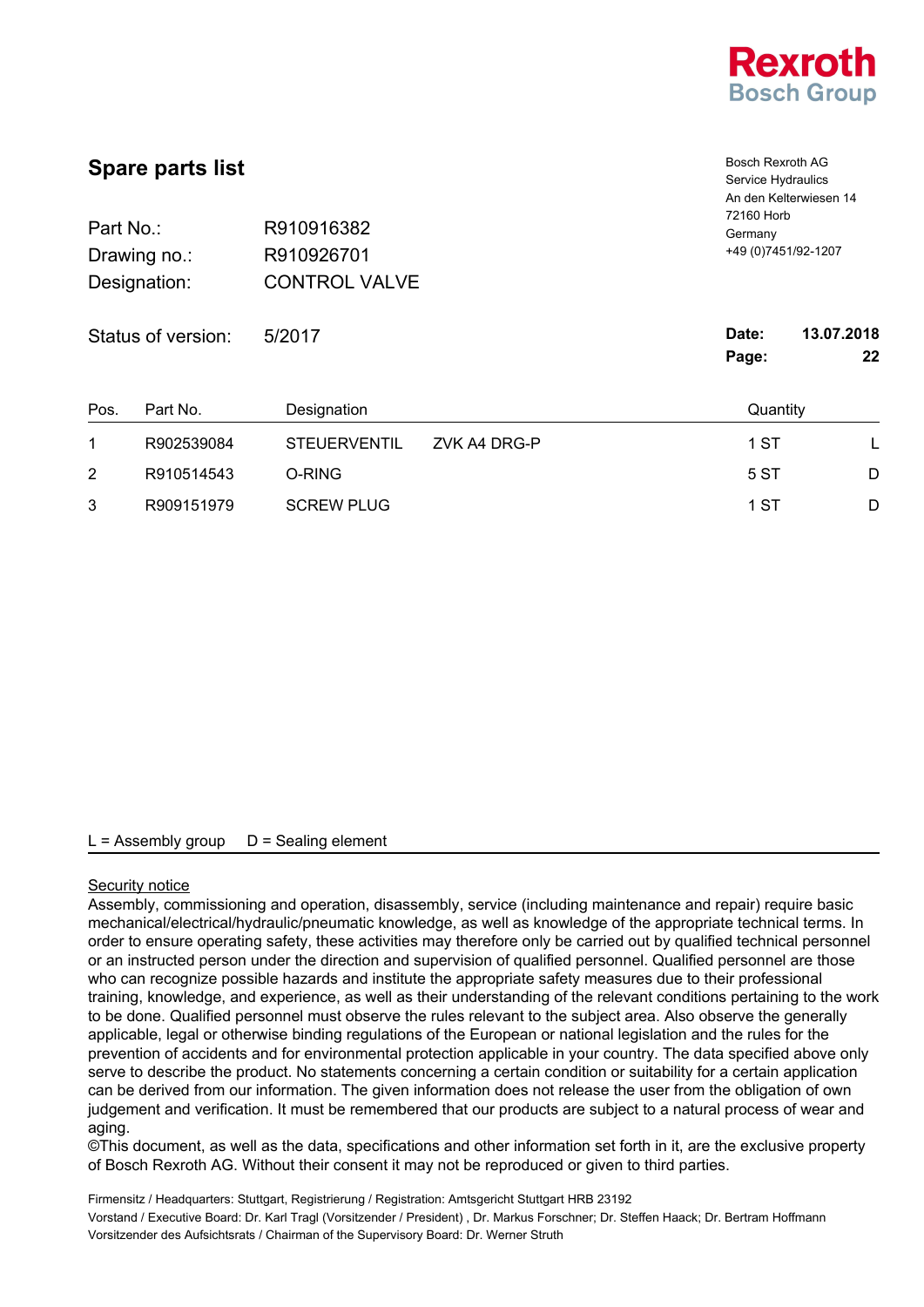

| Part No.:    | R910916382           |
|--------------|----------------------|
| Drawing no.: | R910926701           |
| Designation: | <b>CONTROL VALVE</b> |

Status of version: 5/2017



 $L =$  Assembly group  $D =$  Sealing element

### Security notice

Assembly, commissioning and operation, disassembly, service (including maintenance and repair) require basic mechanical/electrical/hydraulic/pneumatic knowledge, as well as knowledge of the appropriate technical terms. In order to ensure operating safety, these activities may therefore only be carried out by qualified technical personnel or an instructed person under the direction and supervision of qualified personnel. Qualified personnel are those who can recognize possible hazards and institute the appropriate safety measures due to their professional training, knowledge, and experience, as well as their understanding of the relevant conditions pertaining to the work to be done. Qualified personnel must observe the rules relevant to the subject area. Also observe the generally applicable, legal or otherwise binding regulations of the European or national legislation and the rules for the prevention of accidents and for environmental protection applicable in your country. The data specified above only serve to describe the product. No statements concerning a certain condition or suitability for a certain application can be derived from our information. The given information does not release the user from the obligation of own judgement and verification. It must be remembered that our products are subject to a natural process of wear and aging.

©This document, as well as the data, specifications and other information set forth in it, are the exclusive property of Bosch Rexroth AG. Without their consent it may not be reproduced or given to third parties.

Firmensitz / Headquarters: Stuttgart, Registrierung / Registration: Amtsgericht Stuttgart HRB 23192 Vorstand / Executive Board: Dr. Karl Tragl (Vorsitzender / President) , Dr. Markus Forschner; Dr. Steffen Haack; Dr. Bertram Hoffmann Vorsitzender des Aufsichtsrats / Chairman of the Supervisory Board: Dr. Werner Struth

Bosch Rexroth AG Service Hydraulics An den Kelterwiesen 14 72160 Horb Germany +49 (0)7451/92-1207

| Date: | 13.07.2018 |
|-------|------------|
| Page: | 23         |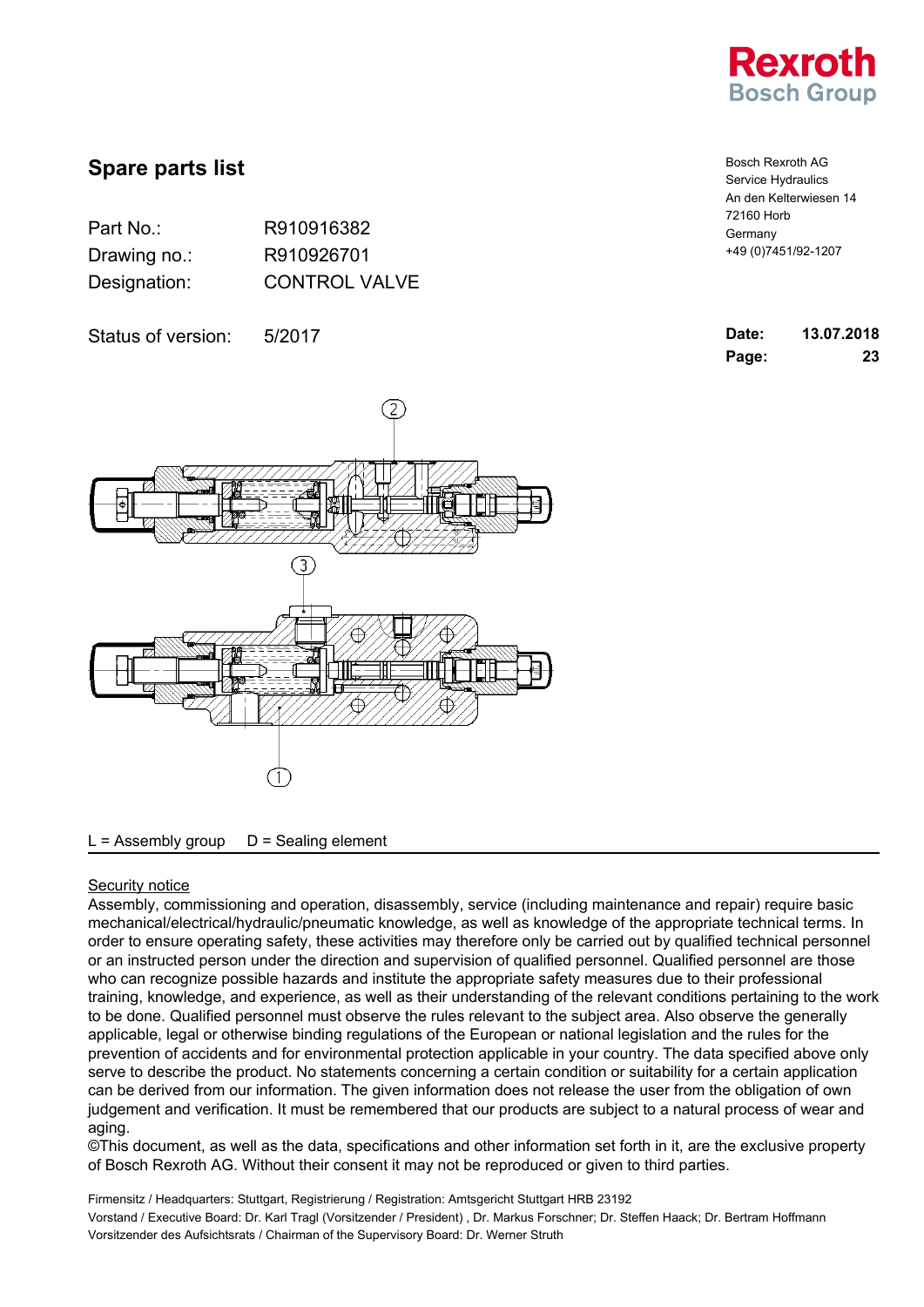

Bosch Rexroth AG

|           | <b>Spare parts list</b> |                                            | Bosch Rexroth AG<br>Service Hydraulics<br>An den Kelterwiesen 14 |            |
|-----------|-------------------------|--------------------------------------------|------------------------------------------------------------------|------------|
| Part No.: |                         | Germany                                    | 72160 Horb                                                       |            |
|           | Drawing no.:            | R902538991                                 | +49 (0) 7451/92-1207                                             |            |
|           | Designation:            | <b>STEUERVENTIL</b><br>ZVK A4 DRG-P        |                                                                  | 13.07.2018 |
|           | Status of version:      | 5/2017                                     | Date:                                                            |            |
|           |                         |                                            | Page:                                                            | 24         |
| Pos.      | Part No.                | Designation                                | Quantity                                                         |            |
| 1         | R910799777              | <b>VALVE HOUSING</b>                       | 1 ST                                                             |            |
| 2         | R902532286              | <b>VERSTELLUNG</b><br>4 A4VS40-1000 #100NM | 1 ST                                                             | L          |
| 3         | R910799793              | <b>SPRING COLLAR</b>                       | 1 ST                                                             |            |
| 4         | R910799807              | <b>VALVE PISTON</b>                        | 1 ST                                                             |            |
| 6         | R910957585              | <b>SPRING</b>                              | 1 ST                                                             |            |
| 7         | R910771147              | <b>SPRING</b>                              | 1 ST                                                             |            |
| 11        | R910230545              | <b>SCREW PLUG</b>                          | 2 ST                                                             |            |
| 13        | R910914741              | <b>GEWINDESTIFT</b><br>DIN913-M4X4-10.9    | 1 ST                                                             |            |
| 14        | R910902590              | <b>ORIFICE</b>                             | 1 ST                                                             |            |
| 16        | R910960006              | <b>STROKE LIMITATION</b>                   | 1 ST                                                             | L          |
| 61        | R900156528              | <b>PLATTE</b><br>PLASTIK-WE6 VENTIL        | 1 ST                                                             |            |
| 81        | R902602008              | <b>SEAL SCREW</b>                          | 2 ST                                                             |            |
|           | $L =$ Assembly group    | $D =$ Sealing element                      |                                                                  |            |

### Security notice

Assembly, commissioning and operation, disassembly, service (including maintenance and repair) require basic mechanical/electrical/hydraulic/pneumatic knowledge, as well as knowledge of the appropriate technical terms. In order to ensure operating safety, these activities may therefore only be carried out by qualified technical personnel or an instructed person under the direction and supervision of qualified personnel. Qualified personnel are those who can recognize possible hazards and institute the appropriate safety measures due to their professional training, knowledge, and experience, as well as their understanding of the relevant conditions pertaining to the work to be done. Qualified personnel must observe the rules relevant to the subject area. Also observe the generally applicable, legal or otherwise binding regulations of the European or national legislation and the rules for the prevention of accidents and for environmental protection applicable in your country. The data specified above only serve to describe the product. No statements concerning a certain condition or suitability for a certain application can be derived from our information. The given information does not release the user from the obligation of own judgement and verification. It must be remembered that our products are subject to a natural process of wear and aging.

©This document, as well as the data, specifications and other information set forth in it, are the exclusive property of Bosch Rexroth AG. Without their consent it may not be reproduced or given to third parties.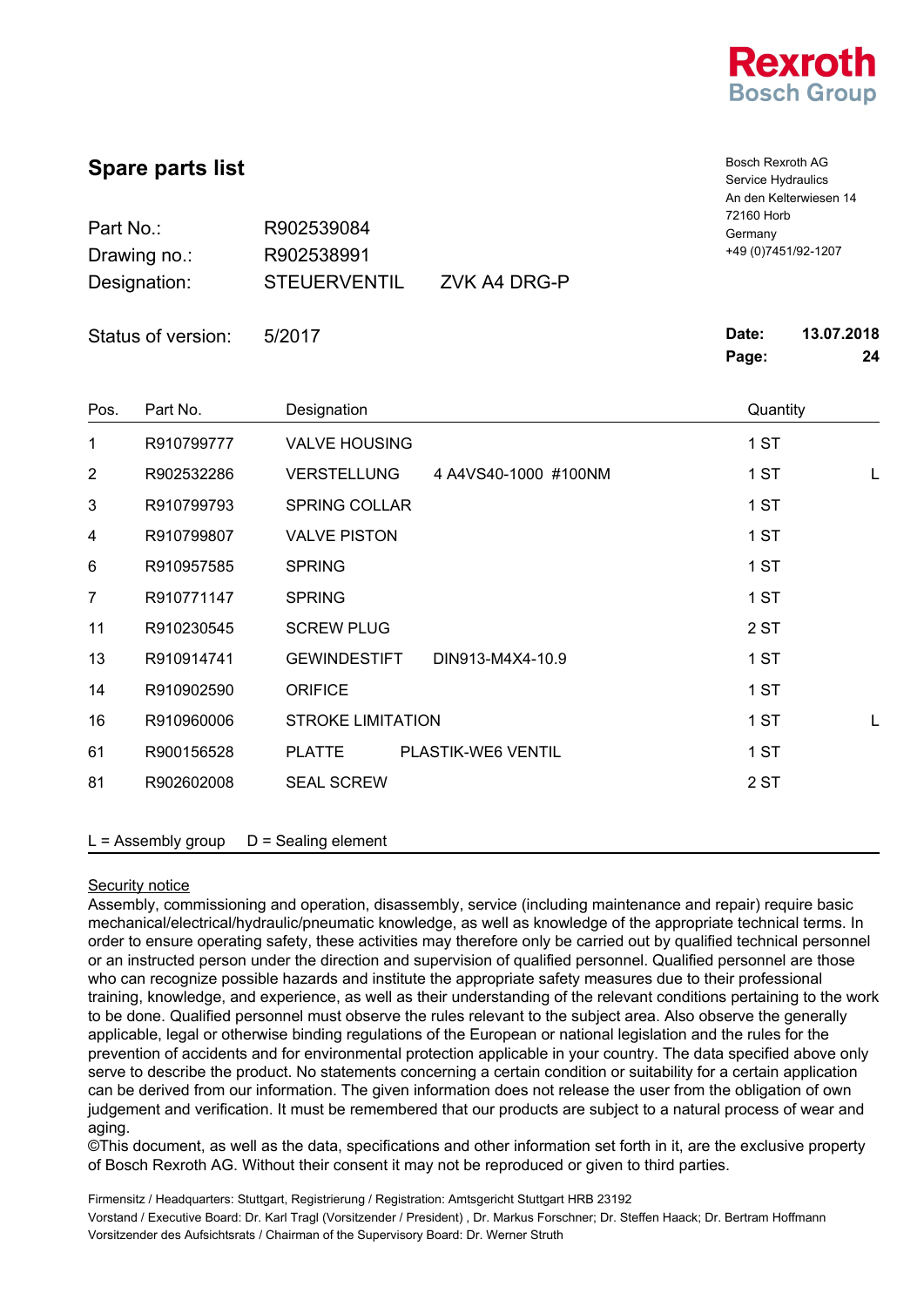

| <b>Spare parts list</b> |                              |                                                                 | <b>Bosch Rexroth AG</b><br>Service Hydraulics<br>An den Kelterwiesen 14 |
|-------------------------|------------------------------|-----------------------------------------------------------------|-------------------------------------------------------------------------|
| Part No.:               | Drawing no.:<br>Designation: | R902539084<br>R902538991<br><b>STEUERVENTIL</b><br>ZVK A4 DRG-P | 72160 Horb<br>Germany<br>+49 (0) 7451/92-1207                           |
|                         | Status of version:           | 5/2017                                                          | 13.07.2018<br>Date:<br>25<br>Page:                                      |
| 91                      | R902556829                   | <b>REGLER 'ALU'</b><br><b>TYPSCHILD</b>                         | 1 ST                                                                    |
| 92                      | R909084286                   | ROUND HEAD RIVET                                                | 2 ST                                                                    |

# Security notice

Assembly, commissioning and operation, disassembly, service (including maintenance and repair) require basic mechanical/electrical/hydraulic/pneumatic knowledge, as well as knowledge of the appropriate technical terms. In order to ensure operating safety, these activities may therefore only be carried out by qualified technical personnel or an instructed person under the direction and supervision of qualified personnel. Qualified personnel are those who can recognize possible hazards and institute the appropriate safety measures due to their professional training, knowledge, and experience, as well as their understanding of the relevant conditions pertaining to the work to be done. Qualified personnel must observe the rules relevant to the subject area. Also observe the generally applicable, legal or otherwise binding regulations of the European or national legislation and the rules for the prevention of accidents and for environmental protection applicable in your country. The data specified above only serve to describe the product. No statements concerning a certain condition or suitability for a certain application can be derived from our information. The given information does not release the user from the obligation of own judgement and verification. It must be remembered that our products are subject to a natural process of wear and aging.

©This document, as well as the data, specifications and other information set forth in it, are the exclusive property of Bosch Rexroth AG. Without their consent it may not be reproduced or given to third parties.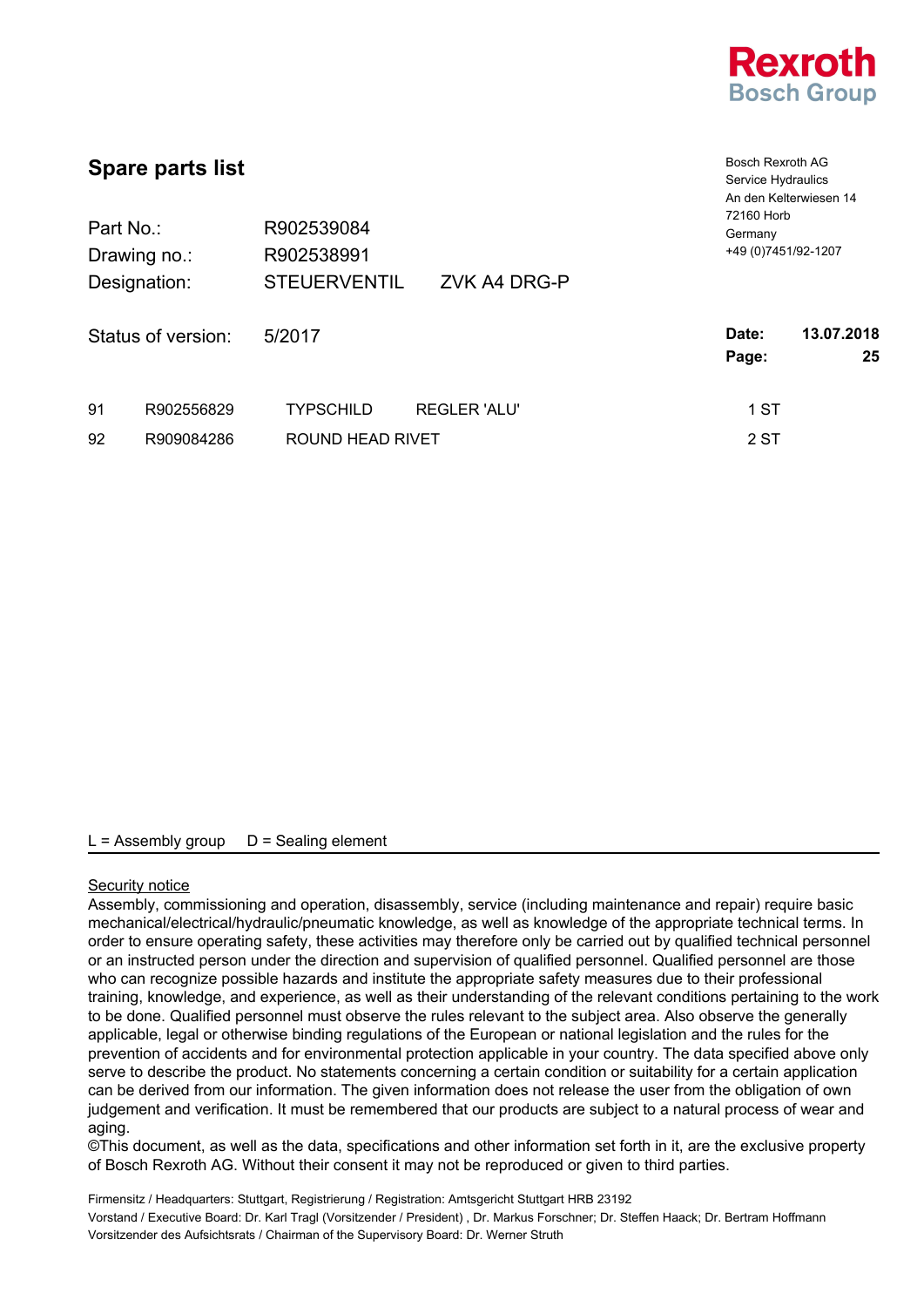

| Part No.:    | R902539084       |
|--------------|------------------|
| Drawing no.: | R902538991       |
| Designation: | <b>STEUERVEN</b> |

UERVENTIL ZVK A4 DRG-P

Status of version: 5/2017

(16) (6)  $\perp$  $11$  $(11)$  $(14)$ 3HD-31  $(13)$  $(4)$ 

### $L =$  Assembly group  $D =$  Sealing element

### Security notice

Assembly, commissioning and operation, disassembly, service (including maintenance and repair) require basic mechanical/electrical/hydraulic/pneumatic knowledge, as well as knowledge of the appropriate technical terms. In order to ensure operating safety, these activities may therefore only be carried out by qualified technical personnel or an instructed person under the direction and supervision of qualified personnel. Qualified personnel are those who can recognize possible hazards and institute the appropriate safety measures due to their professional training, knowledge, and experience, as well as their understanding of the relevant conditions pertaining to the work to be done. Qualified personnel must observe the rules relevant to the subject area. Also observe the generally applicable, legal or otherwise binding regulations of the European or national legislation and the rules for the prevention of accidents and for environmental protection applicable in your country. The data specified above only serve to describe the product. No statements concerning a certain condition or suitability for a certain application can be derived from our information. The given information does not release the user from the obligation of own judgement and verification. It must be remembered that our products are subject to a natural process of wear and aging.

©This document, as well as the data, specifications and other information set forth in it, are the exclusive property of Bosch Rexroth AG. Without their consent it may not be reproduced or given to third parties.

Firmensitz / Headquarters: Stuttgart, Registrierung / Registration: Amtsgericht Stuttgart HRB 23192 Vorstand / Executive Board: Dr. Karl Tragl (Vorsitzender / President) , Dr. Markus Forschner; Dr. Steffen Haack; Dr. Bertram Hoffmann Vorsitzender des Aufsichtsrats / Chairman of the Supervisory Board: Dr. Werner Struth

Bosch Rexroth AG Service Hydraulics An den Kelterwiesen 14 72160 Horb Germany +49 (0)7451/92-1207

| Date: | 13.07.2018 |
|-------|------------|
| Page: | 26         |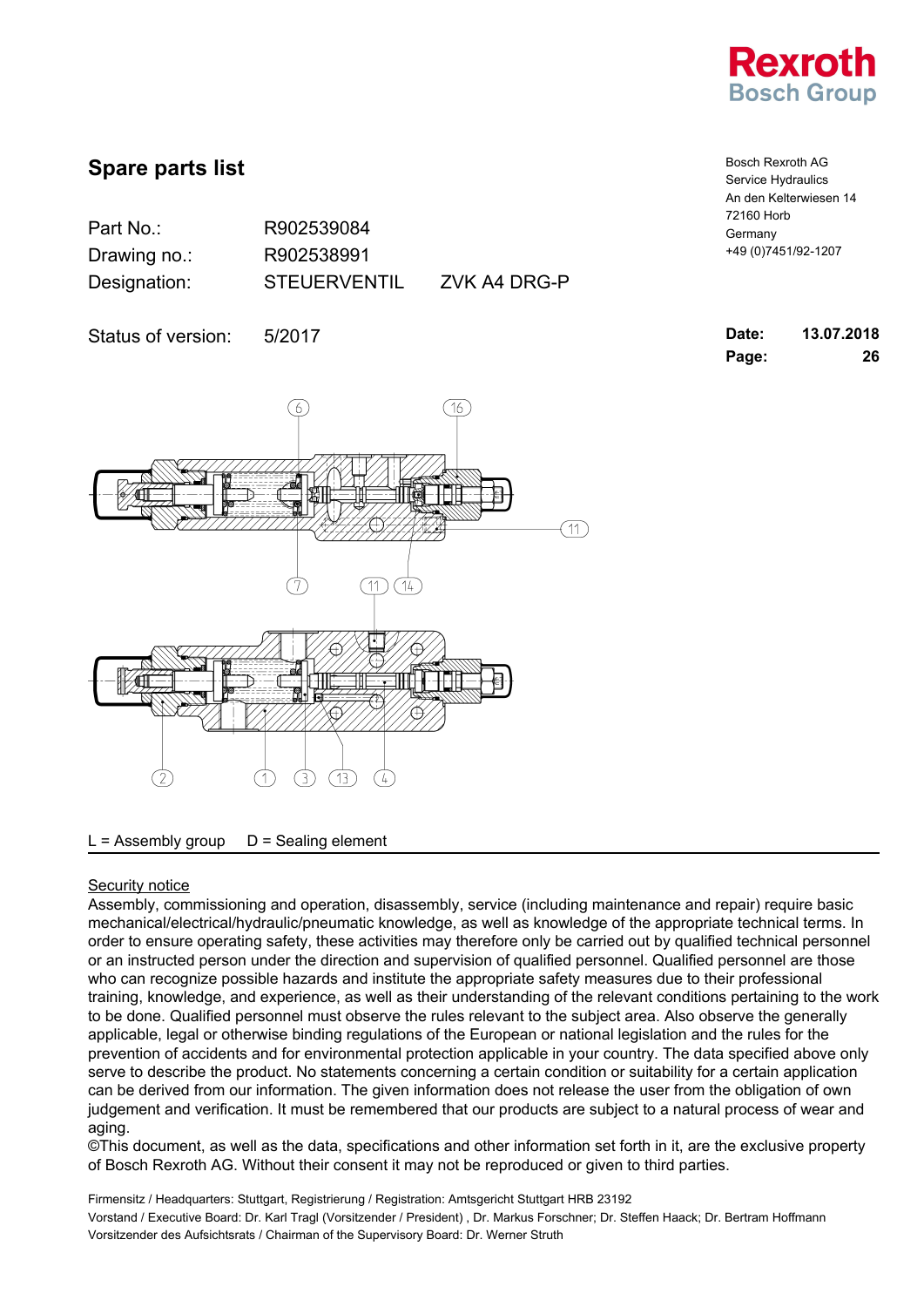

|                | <b>Spare parts list</b> |                                            | <b>Bosch Rexroth AG</b><br>Service Hydraulics<br>An den Kelterwiesen 14 |                  |
|----------------|-------------------------|--------------------------------------------|-------------------------------------------------------------------------|------------------|
| Part No.:      |                         | R902532286                                 | 72160 Horb<br>Germany                                                   |                  |
|                | Drawing no.:            | R902538790                                 | +49 (0) 7451/92-1207                                                    |                  |
|                | Designation:            | <b>VERSTELLUNG</b><br>4 A4VS40-1000 #100NM |                                                                         |                  |
|                | Status of version:      | 5/2017                                     | Date:<br>Page:                                                          | 13.07.2018<br>27 |
| Pos.           | Part No.                | Designation                                | Quantity                                                                |                  |
| 1              | R902538781              | VERSCHLUSSSCHRAUBE A4VS 40-1000            | 1 ST                                                                    |                  |
| $\overline{2}$ | R910789186              | <b>NUT</b>                                 | 1 ST                                                                    |                  |
| 3              | R910920777              | CAP                                        | 1 ST                                                                    |                  |
| 4              | R910913392              | <b>BACKUP RINMG</b>                        | 1 ST                                                                    | D                |
| 5              | R902538779              | <b>SPINDEL</b><br>A4VS                     | 1 ST                                                                    |                  |
| 6              | R902538780              | <b>FEDERHALTER</b><br>A4VS 40-1000         | 1 ST                                                                    |                  |
| 7              | R910913376              | <b>SHIM</b>                                | 1 ST                                                                    |                  |
| 8              | R910789232              | O-RING                                     | 1 ST                                                                    | D                |
| 9              | R910102032              | O-RING<br>10 X2<br><b>N80</b>              | 1 ST                                                                    | D                |

#### Security notice

Assembly, commissioning and operation, disassembly, service (including maintenance and repair) require basic mechanical/electrical/hydraulic/pneumatic knowledge, as well as knowledge of the appropriate technical terms. In order to ensure operating safety, these activities may therefore only be carried out by qualified technical personnel or an instructed person under the direction and supervision of qualified personnel. Qualified personnel are those who can recognize possible hazards and institute the appropriate safety measures due to their professional training, knowledge, and experience, as well as their understanding of the relevant conditions pertaining to the work to be done. Qualified personnel must observe the rules relevant to the subject area. Also observe the generally applicable, legal or otherwise binding regulations of the European or national legislation and the rules for the prevention of accidents and for environmental protection applicable in your country. The data specified above only serve to describe the product. No statements concerning a certain condition or suitability for a certain application can be derived from our information. The given information does not release the user from the obligation of own judgement and verification. It must be remembered that our products are subject to a natural process of wear and aging.

©This document, as well as the data, specifications and other information set forth in it, are the exclusive property of Bosch Rexroth AG. Without their consent it may not be reproduced or given to third parties.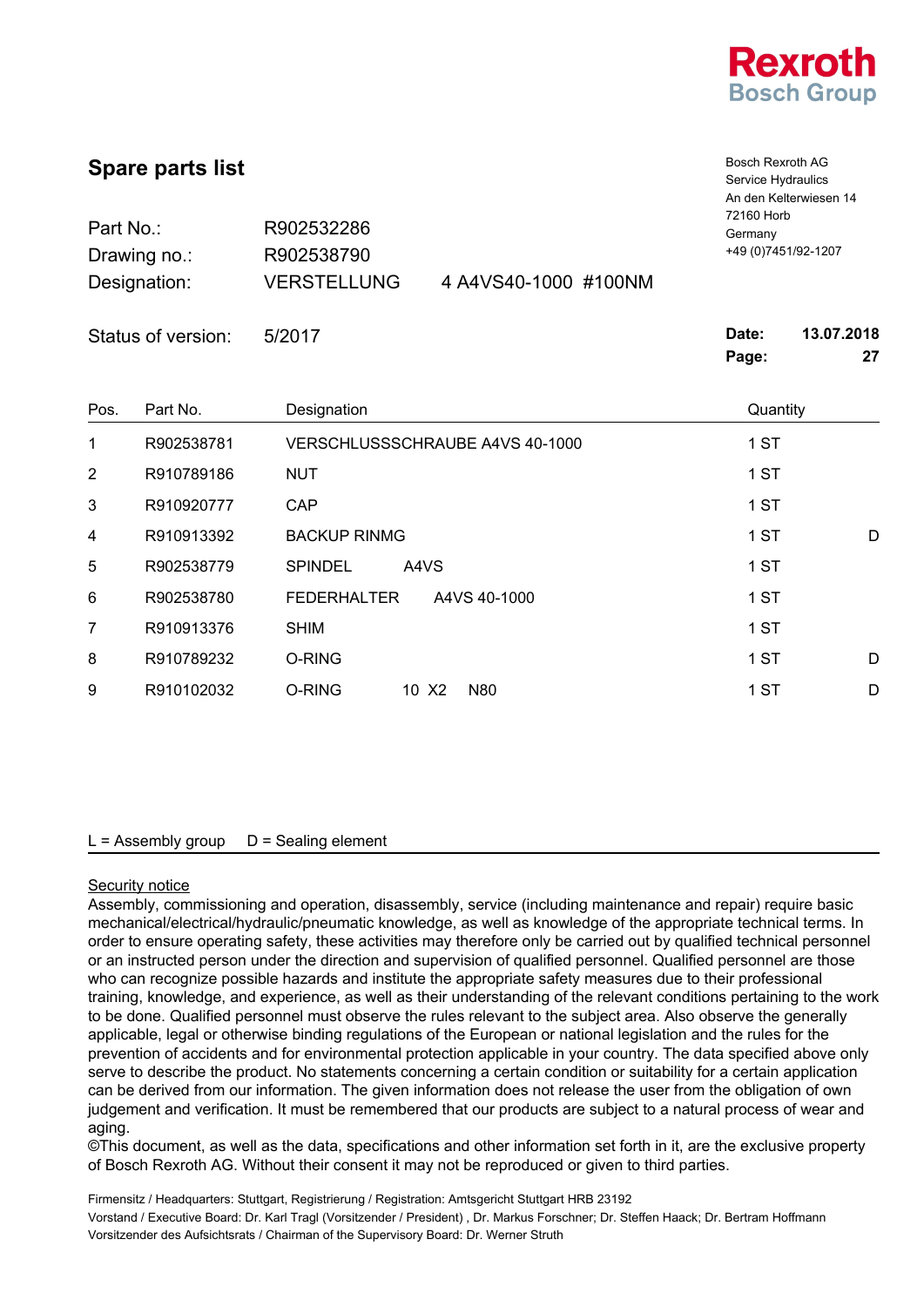

Bosch Rexroth AG Service Hydraulics An den Kelterwiesen 14

+49 (0)7451/92-1207

72160 Horb Germany

# **Spare parts list**

| Part No.:    | R902532286         |
|--------------|--------------------|
| Drawing no.: | R902538790         |
| Designation: | <b>VERSTELLUNG</b> |

4 A4VS40-1000 #100NM

Status of version: 5/2017 **Date: 13.07.2018**



**Page: 28**

#### $L =$  Assembly group  $D =$  Sealing element

#### Security notice

Assembly, commissioning and operation, disassembly, service (including maintenance and repair) require basic mechanical/electrical/hydraulic/pneumatic knowledge, as well as knowledge of the appropriate technical terms. In order to ensure operating safety, these activities may therefore only be carried out by qualified technical personnel or an instructed person under the direction and supervision of qualified personnel. Qualified personnel are those who can recognize possible hazards and institute the appropriate safety measures due to their professional training, knowledge, and experience, as well as their understanding of the relevant conditions pertaining to the work to be done. Qualified personnel must observe the rules relevant to the subject area. Also observe the generally applicable, legal or otherwise binding regulations of the European or national legislation and the rules for the prevention of accidents and for environmental protection applicable in your country. The data specified above only serve to describe the product. No statements concerning a certain condition or suitability for a certain application can be derived from our information. The given information does not release the user from the obligation of own judgement and verification. It must be remembered that our products are subject to a natural process of wear and aging.

©This document, as well as the data, specifications and other information set forth in it, are the exclusive property of Bosch Rexroth AG. Without their consent it may not be reproduced or given to third parties.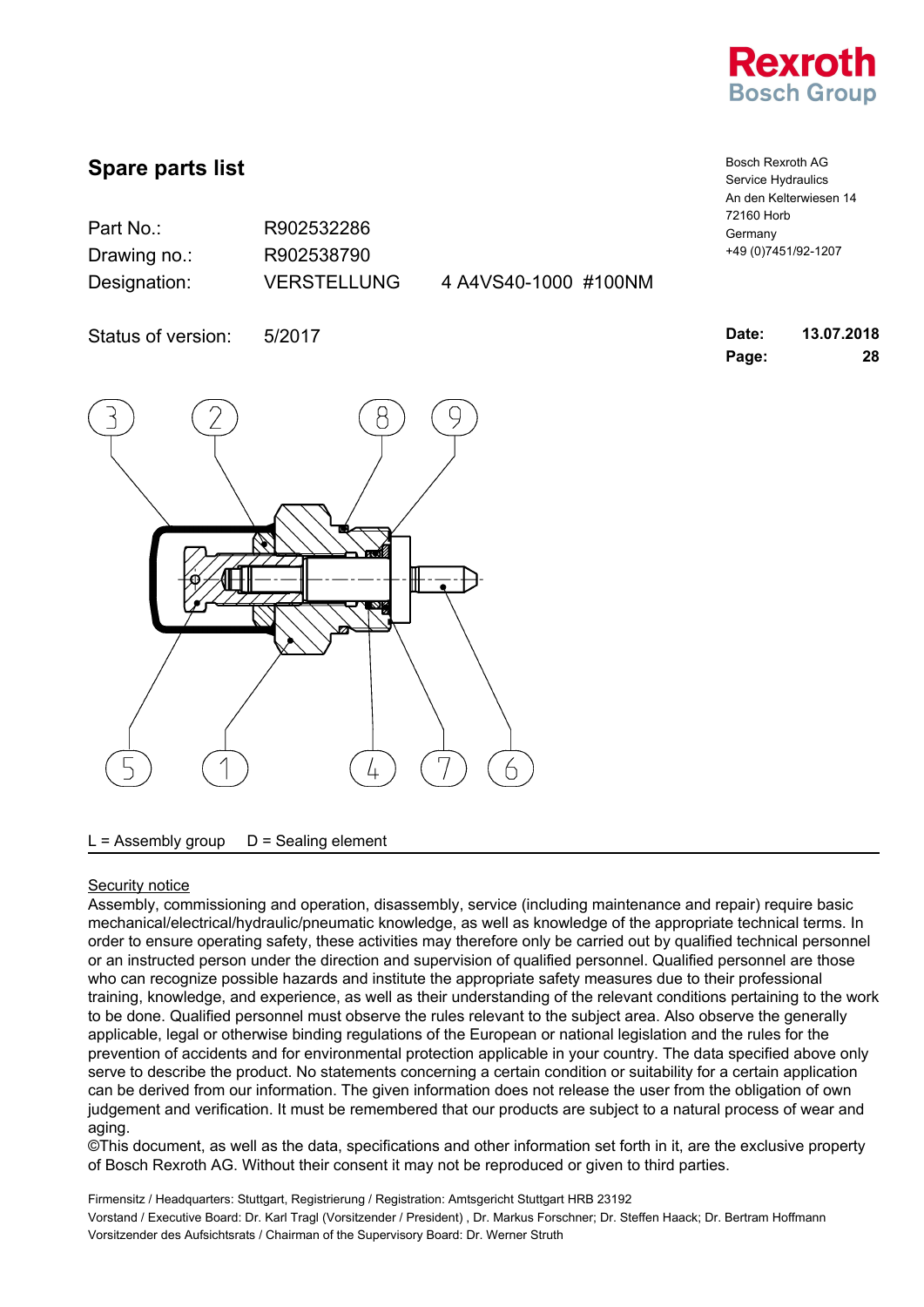

Bosch Rexroth AG Service Hydraulics

| Part No.:<br>Drawing no.:<br>Designation: |                    | R910960006<br>R910949927<br><b>STROKE LIMITATION</b> |             | Germany        | An den Kelterwiesen 14<br>72160 Horb<br>+49 (0) 7451/92-1207 |  |
|-------------------------------------------|--------------------|------------------------------------------------------|-------------|----------------|--------------------------------------------------------------|--|
|                                           | Status of version: | 5/2017                                               |             | Date:<br>Page: | 13.07.2018<br>29                                             |  |
| Pos.                                      | Part No.           | Designation                                          |             | Quantity       |                                                              |  |
| 1                                         | R910949926         | <b>SCREW PLUG</b>                                    |             | 1 ST           |                                                              |  |
| $\overline{2}$                            | R910934194         | <b>HEXAGON NUT</b>                                   |             | 1 ST           |                                                              |  |
| 3                                         | R910101982         | O-RING                                               | 6 X2<br>N80 | 1 ST           |                                                              |  |
| 4                                         | R910960773         | <b>THREADED BOLT</b>                                 |             | 1 ST           |                                                              |  |
| 5                                         | R910946269         | <b>BACKUP RINMG</b>                                  |             | 1 ST           |                                                              |  |
| 6                                         | R910946307         | <b>CAP</b>                                           |             | 1 ST           |                                                              |  |
| 7                                         | R910401803         | O-RING                                               |             | 1 ST           | D                                                            |  |
|                                           |                    |                                                      |             |                |                                                              |  |

### $L =$  Assembly group  $D =$  Sealing element

#### Security notice

Assembly, commissioning and operation, disassembly, service (including maintenance and repair) require basic mechanical/electrical/hydraulic/pneumatic knowledge, as well as knowledge of the appropriate technical terms. In order to ensure operating safety, these activities may therefore only be carried out by qualified technical personnel or an instructed person under the direction and supervision of qualified personnel. Qualified personnel are those who can recognize possible hazards and institute the appropriate safety measures due to their professional training, knowledge, and experience, as well as their understanding of the relevant conditions pertaining to the work to be done. Qualified personnel must observe the rules relevant to the subject area. Also observe the generally applicable, legal or otherwise binding regulations of the European or national legislation and the rules for the prevention of accidents and for environmental protection applicable in your country. The data specified above only serve to describe the product. No statements concerning a certain condition or suitability for a certain application can be derived from our information. The given information does not release the user from the obligation of own judgement and verification. It must be remembered that our products are subject to a natural process of wear and aging.

©This document, as well as the data, specifications and other information set forth in it, are the exclusive property of Bosch Rexroth AG. Without their consent it may not be reproduced or given to third parties.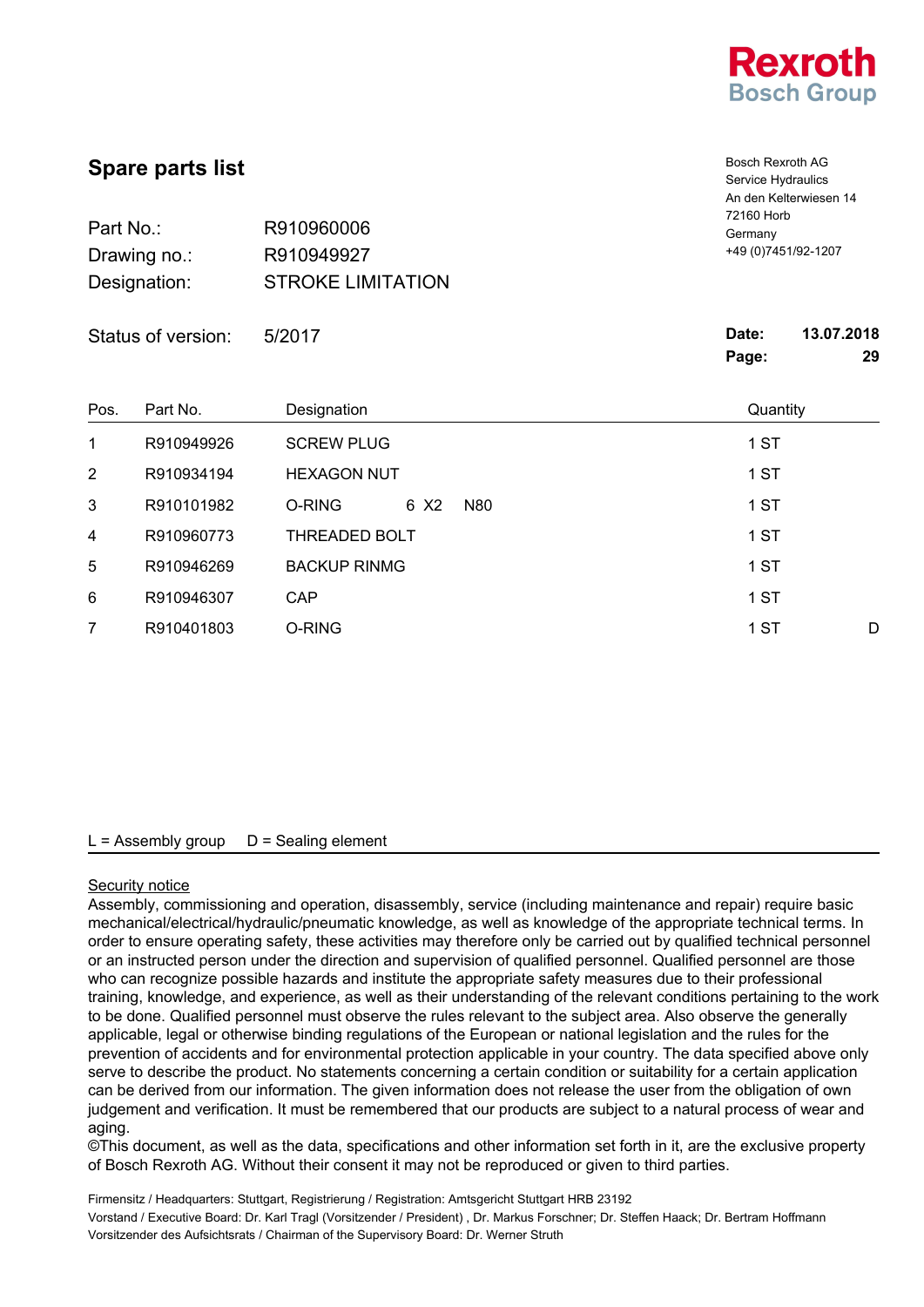

| Part No.:    | R910960006               |
|--------------|--------------------------|
| Drawing no.: | R910949927               |
| Designation: | <b>STROKE LIMITATION</b> |

Status of version: 5/2017



Bosch Rexroth AG Service Hydraulics An den Kelterwiesen 14 72160 Horb Germany +49 (0)7451/92-1207

| Date: | 13.07.2018 |
|-------|------------|
| Page: | 30         |

 $L =$  Assembly group  $D =$  Sealing element

#### Security notice

Assembly, commissioning and operation, disassembly, service (including maintenance and repair) require basic mechanical/electrical/hydraulic/pneumatic knowledge, as well as knowledge of the appropriate technical terms. In order to ensure operating safety, these activities may therefore only be carried out by qualified technical personnel or an instructed person under the direction and supervision of qualified personnel. Qualified personnel are those who can recognize possible hazards and institute the appropriate safety measures due to their professional training, knowledge, and experience, as well as their understanding of the relevant conditions pertaining to the work to be done. Qualified personnel must observe the rules relevant to the subject area. Also observe the generally applicable, legal or otherwise binding regulations of the European or national legislation and the rules for the prevention of accidents and for environmental protection applicable in your country. The data specified above only serve to describe the product. No statements concerning a certain condition or suitability for a certain application can be derived from our information. The given information does not release the user from the obligation of own judgement and verification. It must be remembered that our products are subject to a natural process of wear and aging.

©This document, as well as the data, specifications and other information set forth in it, are the exclusive property of Bosch Rexroth AG. Without their consent it may not be reproduced or given to third parties.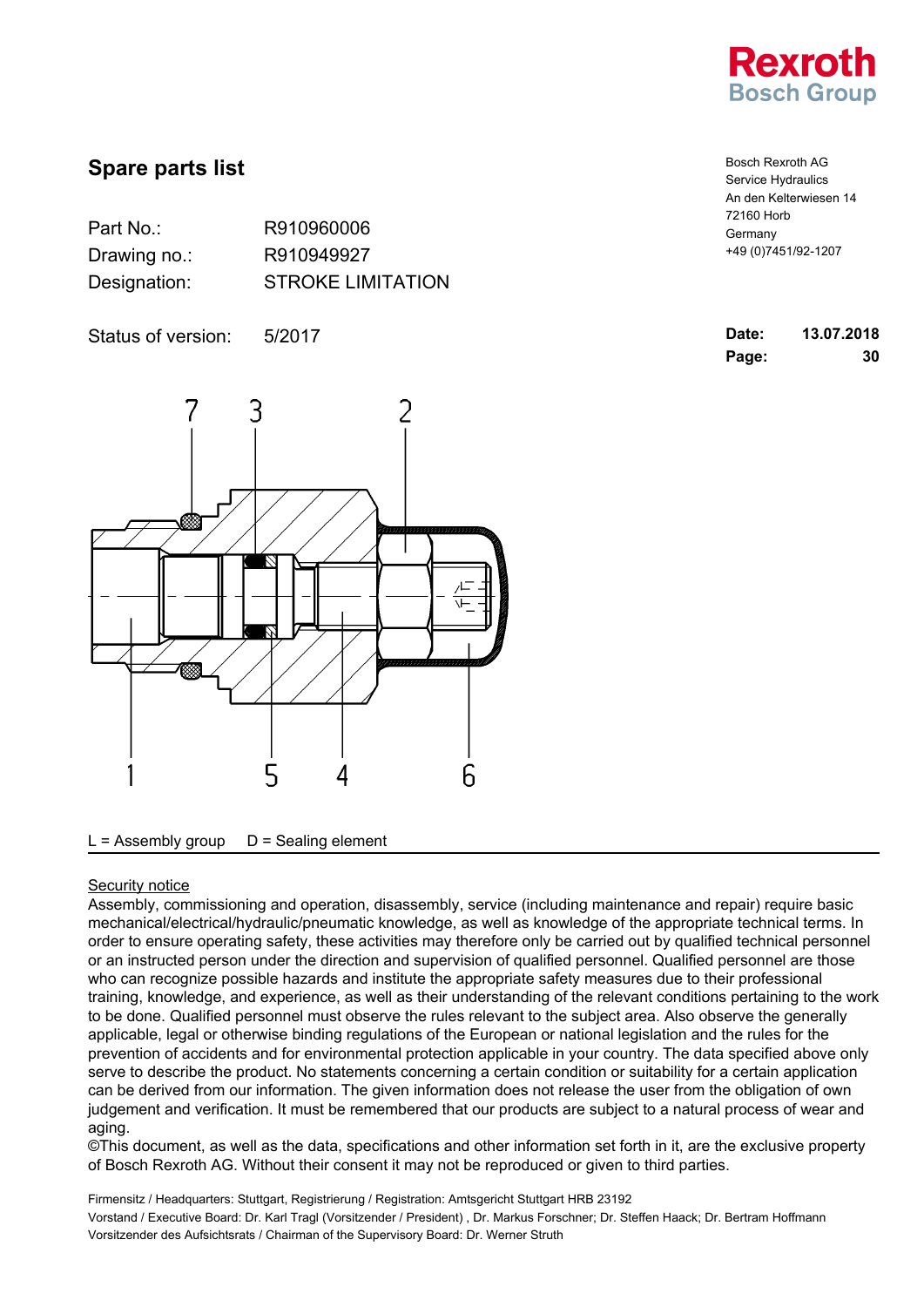

| <b>Spare parts list</b><br>R902448239<br>Part No.:<br>R902448240<br>Drawing no.: |                    |                       | <b>Bosch Rexroth AG</b><br>Service Hydraulics<br>An den Kelterwiesen 14<br>72160 Horb<br>Germany |    |
|----------------------------------------------------------------------------------|--------------------|-----------------------|--------------------------------------------------------------------------------------------------|----|
|                                                                                  |                    |                       | +49 (0) 7451/92-1207                                                                             |    |
|                                                                                  | Designation:       | <b>THROTTLE VALVE</b> |                                                                                                  |    |
|                                                                                  | Status of version: | 5/2017                | 13.07.2018<br>Date:<br>Page:                                                                     | 31 |
| Pos.                                                                             | Part No.           | Designation           | Quantity                                                                                         |    |
| 1                                                                                | R902448026         | <b>THROTTLE VALVE</b> | 1 ST                                                                                             |    |
| $\overline{2}$                                                                   | R910759228         | O-RING                | 1 ST                                                                                             | D  |

#### Security notice

Assembly, commissioning and operation, disassembly, service (including maintenance and repair) require basic mechanical/electrical/hydraulic/pneumatic knowledge, as well as knowledge of the appropriate technical terms. In order to ensure operating safety, these activities may therefore only be carried out by qualified technical personnel or an instructed person under the direction and supervision of qualified personnel. Qualified personnel are those who can recognize possible hazards and institute the appropriate safety measures due to their professional training, knowledge, and experience, as well as their understanding of the relevant conditions pertaining to the work to be done. Qualified personnel must observe the rules relevant to the subject area. Also observe the generally applicable, legal or otherwise binding regulations of the European or national legislation and the rules for the prevention of accidents and for environmental protection applicable in your country. The data specified above only serve to describe the product. No statements concerning a certain condition or suitability for a certain application can be derived from our information. The given information does not release the user from the obligation of own judgement and verification. It must be remembered that our products are subject to a natural process of wear and aging.

©This document, as well as the data, specifications and other information set forth in it, are the exclusive property of Bosch Rexroth AG. Without their consent it may not be reproduced or given to third parties.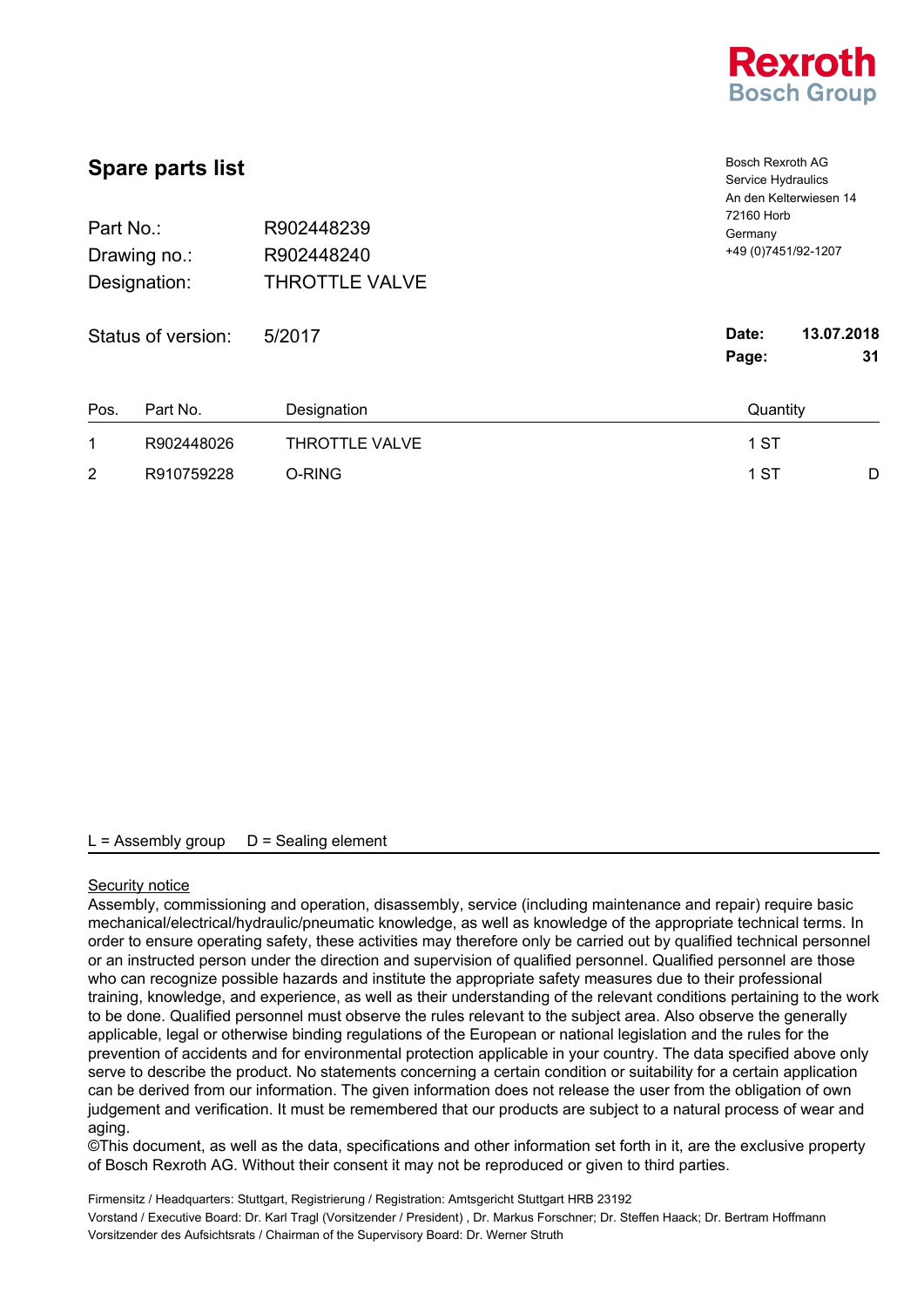

| Part No.:    | R902448239            |
|--------------|-----------------------|
| Drawing no.: | R902448240            |
| Designation: | <b>THROTTLE VALVE</b> |

Status of version: 5/2017

Wird von Montage eingestellt,<br>und in Montage-u.Prüfanweisung dokumentiert:<br>Ventileinstellung bei Vollmubstellung<br>der Pumpe, Anschlag am Kolbergehäuse<br>[IS ABJUSTED BY THE ASSEMBLY AND IS DOCUMENTED IN THE ASSEMBLY INSTRUCTION AND TEST INSTRUCTION. THE RUGINIC TRAINGCTON AND TEST TRONG<br>VE SET DIMENSION AT FULL STROKE POSITION.<br>THE PUNP, BUFFER IS PISTON HOUSING ıziehdrehmoment<br>|GHTNING TOURQUE  $(1)$ 

| NG       | ۰.<br>Maß |
|----------|-----------|
| 40       | 76        |
| 71       |           |
| 125/180  | 76        |
| 250-1000 | ĤÔ        |

### $L =$  Assembly group  $D =$  Sealing element

#### Security notice

Assembly, commissioning and operation, disassembly, service (including maintenance and repair) require basic mechanical/electrical/hydraulic/pneumatic knowledge, as well as knowledge of the appropriate technical terms. In order to ensure operating safety, these activities may therefore only be carried out by qualified technical personnel or an instructed person under the direction and supervision of qualified personnel. Qualified personnel are those who can recognize possible hazards and institute the appropriate safety measures due to their professional training, knowledge, and experience, as well as their understanding of the relevant conditions pertaining to the work to be done. Qualified personnel must observe the rules relevant to the subject area. Also observe the generally applicable, legal or otherwise binding regulations of the European or national legislation and the rules for the prevention of accidents and for environmental protection applicable in your country. The data specified above only serve to describe the product. No statements concerning a certain condition or suitability for a certain application can be derived from our information. The given information does not release the user from the obligation of own judgement and verification. It must be remembered that our products are subject to a natural process of wear and aging.

©This document, as well as the data, specifications and other information set forth in it, are the exclusive property of Bosch Rexroth AG. Without their consent it may not be reproduced or given to third parties.

| <b>Bosch Rexroth AG</b> |
|-------------------------|
| Service Hydraulics      |
| An den Kelterwiesen 14  |
| 72160 Horb              |
| Germany                 |
| +49 (0) 7451/92-1207    |

| Date: | 13.07.2018 |
|-------|------------|
| Page: | 32         |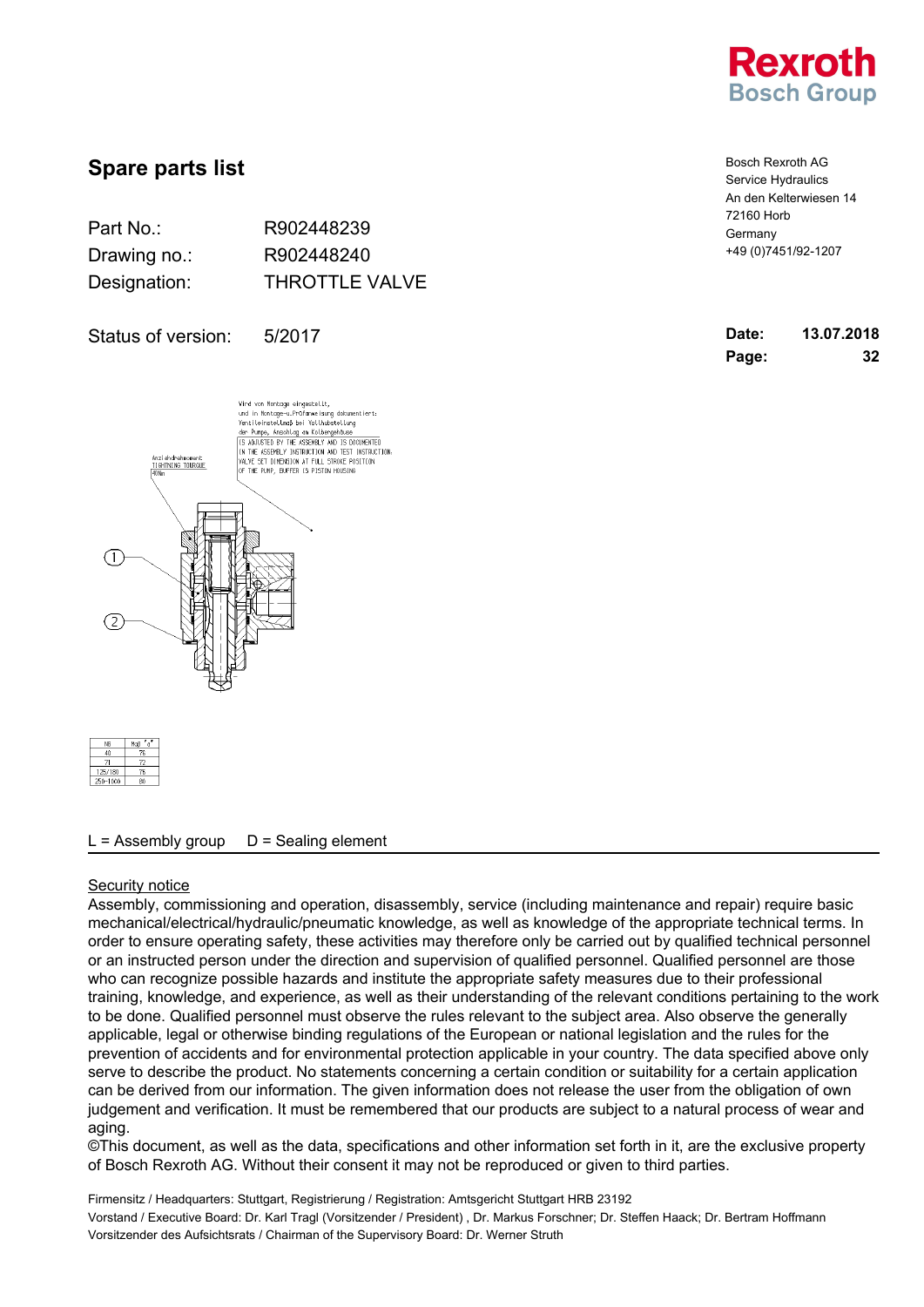

Bosch Rexroth AG

| <b>Spare parts list</b> |  |
|-------------------------|--|
|-------------------------|--|

| <b>OPAIG PAILS IISL</b> |                       | Service Hydraulics     |  |
|-------------------------|-----------------------|------------------------|--|
|                         |                       | An den Kelterwiesen 14 |  |
|                         |                       | 72160 Horb             |  |
| Part No.:               | R902418895            | Germany                |  |
| Drawing no.:            | R902418588            | +49 (0) 7451/92-1207   |  |
| Designation:            | PIPE WITH ACCESSORIES |                        |  |
|                         |                       |                        |  |
|                         |                       |                        |  |

|                | Status of version: | 5/2017               | Date:<br>13.07.2018<br>33<br>Page: |
|----------------|--------------------|----------------------|------------------------------------|
| Pos.           | Part No.           | Designation          | Quantity                           |
| 1              | R902418587         | <b>TUBE WITH NUT</b> | 1 ST<br>L                          |
| $\overline{2}$ | R910920008         | <b>CHECK VALVE</b>   | 1 ST                               |
| 3              | R910948774         | <b>SPACER</b>        | 2 ST                               |
| 4              | R910963661         | <b>FITTING</b>       | 1 ST                               |
| 5              | R910723126         | <b>PLUG</b>          | 1 ST<br>D                          |
| 6              | R910960554         | <b>CAP NUT</b>       | 1 ST                               |
| 7              | R910947703         | PRESSURE RING        | 1 ST                               |

# $L =$  Assembly group  $D =$  Sealing element

# Security notice

Assembly, commissioning and operation, disassembly, service (including maintenance and repair) require basic mechanical/electrical/hydraulic/pneumatic knowledge, as well as knowledge of the appropriate technical terms. In order to ensure operating safety, these activities may therefore only be carried out by qualified technical personnel or an instructed person under the direction and supervision of qualified personnel. Qualified personnel are those who can recognize possible hazards and institute the appropriate safety measures due to their professional training, knowledge, and experience, as well as their understanding of the relevant conditions pertaining to the work to be done. Qualified personnel must observe the rules relevant to the subject area. Also observe the generally applicable, legal or otherwise binding regulations of the European or national legislation and the rules for the prevention of accidents and for environmental protection applicable in your country. The data specified above only serve to describe the product. No statements concerning a certain condition or suitability for a certain application can be derived from our information. The given information does not release the user from the obligation of own judgement and verification. It must be remembered that our products are subject to a natural process of wear and aging.

©This document, as well as the data, specifications and other information set forth in it, are the exclusive property of Bosch Rexroth AG. Without their consent it may not be reproduced or given to third parties.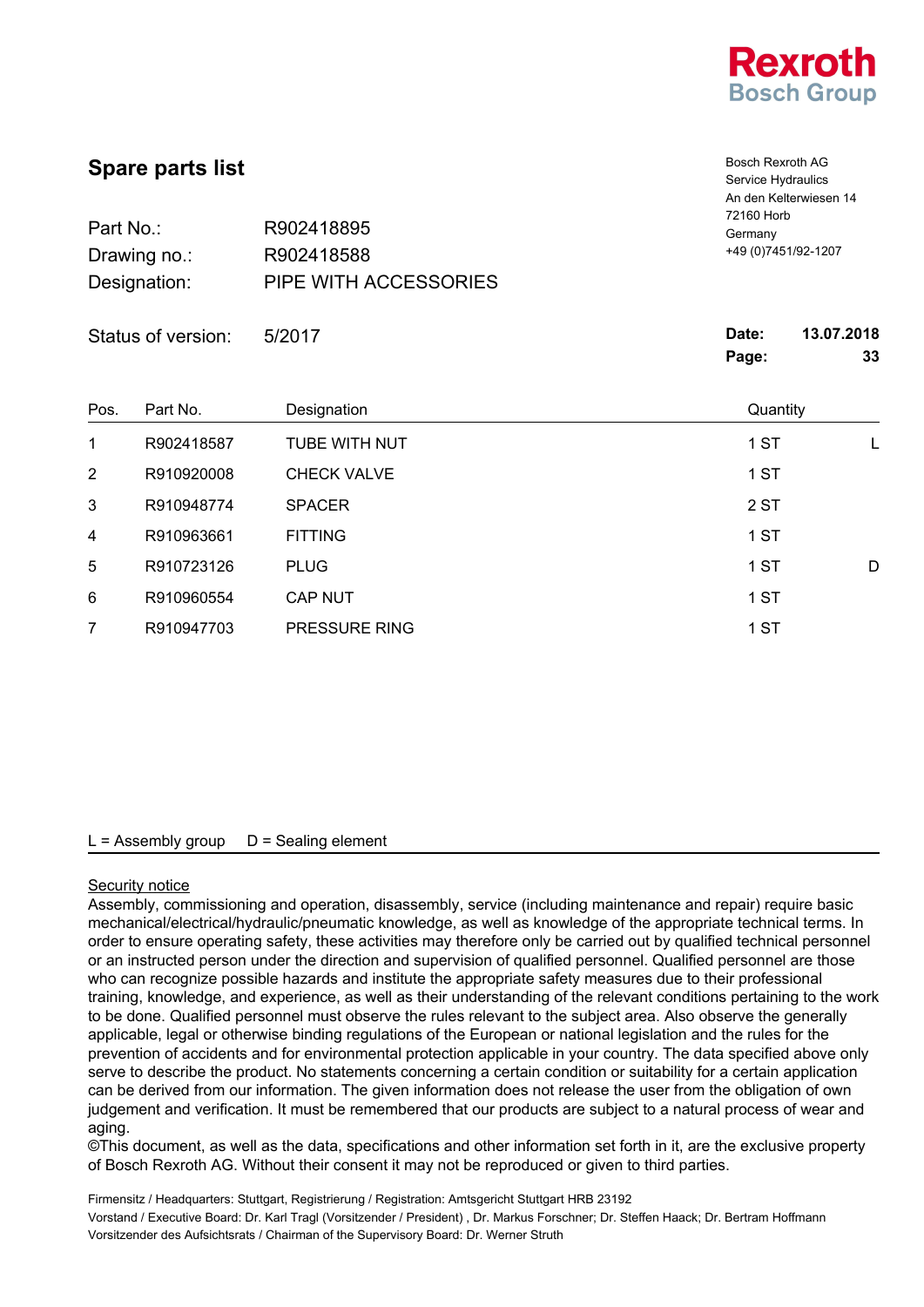

| Part No.:    | R902418895            |
|--------------|-----------------------|
| Drawing no.: | R902418588            |
| Designation: | PIPE WITH ACCESSORIES |

Status of version: 5/2017

72160 Horb Germany +49 (0)7451/92-1207

Bosch Rexroth AG Service Hydraulics An den Kelterwiesen 14

| Date: | 13.07.2018 |
|-------|------------|
| Page: | 34         |



 $L =$  Assembly group  $D =$  Sealing element

### Security notice

Assembly, commissioning and operation, disassembly, service (including maintenance and repair) require basic mechanical/electrical/hydraulic/pneumatic knowledge, as well as knowledge of the appropriate technical terms. In order to ensure operating safety, these activities may therefore only be carried out by qualified technical personnel or an instructed person under the direction and supervision of qualified personnel. Qualified personnel are those who can recognize possible hazards and institute the appropriate safety measures due to their professional training, knowledge, and experience, as well as their understanding of the relevant conditions pertaining to the work to be done. Qualified personnel must observe the rules relevant to the subject area. Also observe the generally applicable, legal or otherwise binding regulations of the European or national legislation and the rules for the prevention of accidents and for environmental protection applicable in your country. The data specified above only serve to describe the product. No statements concerning a certain condition or suitability for a certain application can be derived from our information. The given information does not release the user from the obligation of own judgement and verification. It must be remembered that our products are subject to a natural process of wear and aging.

©This document, as well as the data, specifications and other information set forth in it, are the exclusive property of Bosch Rexroth AG. Without their consent it may not be reproduced or given to third parties.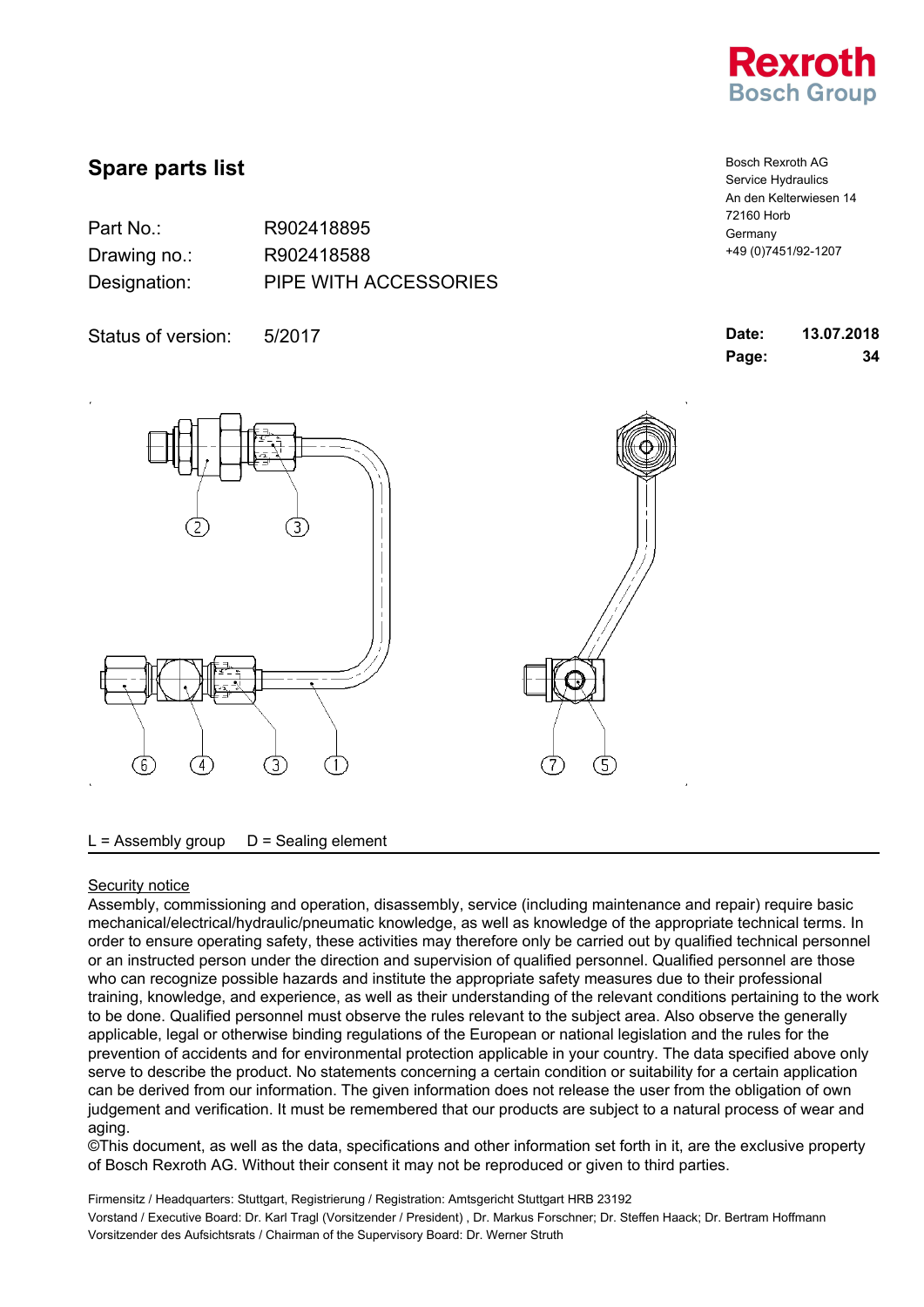

| <b>Spare parts list</b><br>Part No.:<br>R902418587<br><b>TUBE WITH NUT</b><br>Designation:<br>Status of version: |            |                | <b>Bosch Rexroth AG</b><br>Service Hydraulics<br>An den Kelterwiesen 14<br>72160 Horb<br>Germany<br>+49 (0) 7451/92-1207 |  |
|------------------------------------------------------------------------------------------------------------------|------------|----------------|--------------------------------------------------------------------------------------------------------------------------|--|
|                                                                                                                  |            | 5/2017         |                                                                                                                          |  |
|                                                                                                                  |            |                | 13.07.2018<br>Date:                                                                                                      |  |
|                                                                                                                  |            |                | Page:<br>35                                                                                                              |  |
| Pos.                                                                                                             | Part No.   | Designation    | Quantity                                                                                                                 |  |
| 1                                                                                                                | R910934547 | <b>PIPE</b>    | 212 MM<br>D                                                                                                              |  |
| 2                                                                                                                | R910960554 | <b>CAP NUT</b> | 2 ST                                                                                                                     |  |
| 3                                                                                                                | R910947703 | PRESSURE RING  | 2 ST                                                                                                                     |  |

### Security notice

Assembly, commissioning and operation, disassembly, service (including maintenance and repair) require basic mechanical/electrical/hydraulic/pneumatic knowledge, as well as knowledge of the appropriate technical terms. In order to ensure operating safety, these activities may therefore only be carried out by qualified technical personnel or an instructed person under the direction and supervision of qualified personnel. Qualified personnel are those who can recognize possible hazards and institute the appropriate safety measures due to their professional training, knowledge, and experience, as well as their understanding of the relevant conditions pertaining to the work to be done. Qualified personnel must observe the rules relevant to the subject area. Also observe the generally applicable, legal or otherwise binding regulations of the European or national legislation and the rules for the prevention of accidents and for environmental protection applicable in your country. The data specified above only serve to describe the product. No statements concerning a certain condition or suitability for a certain application can be derived from our information. The given information does not release the user from the obligation of own judgement and verification. It must be remembered that our products are subject to a natural process of wear and aging.

©This document, as well as the data, specifications and other information set forth in it, are the exclusive property of Bosch Rexroth AG. Without their consent it may not be reproduced or given to third parties.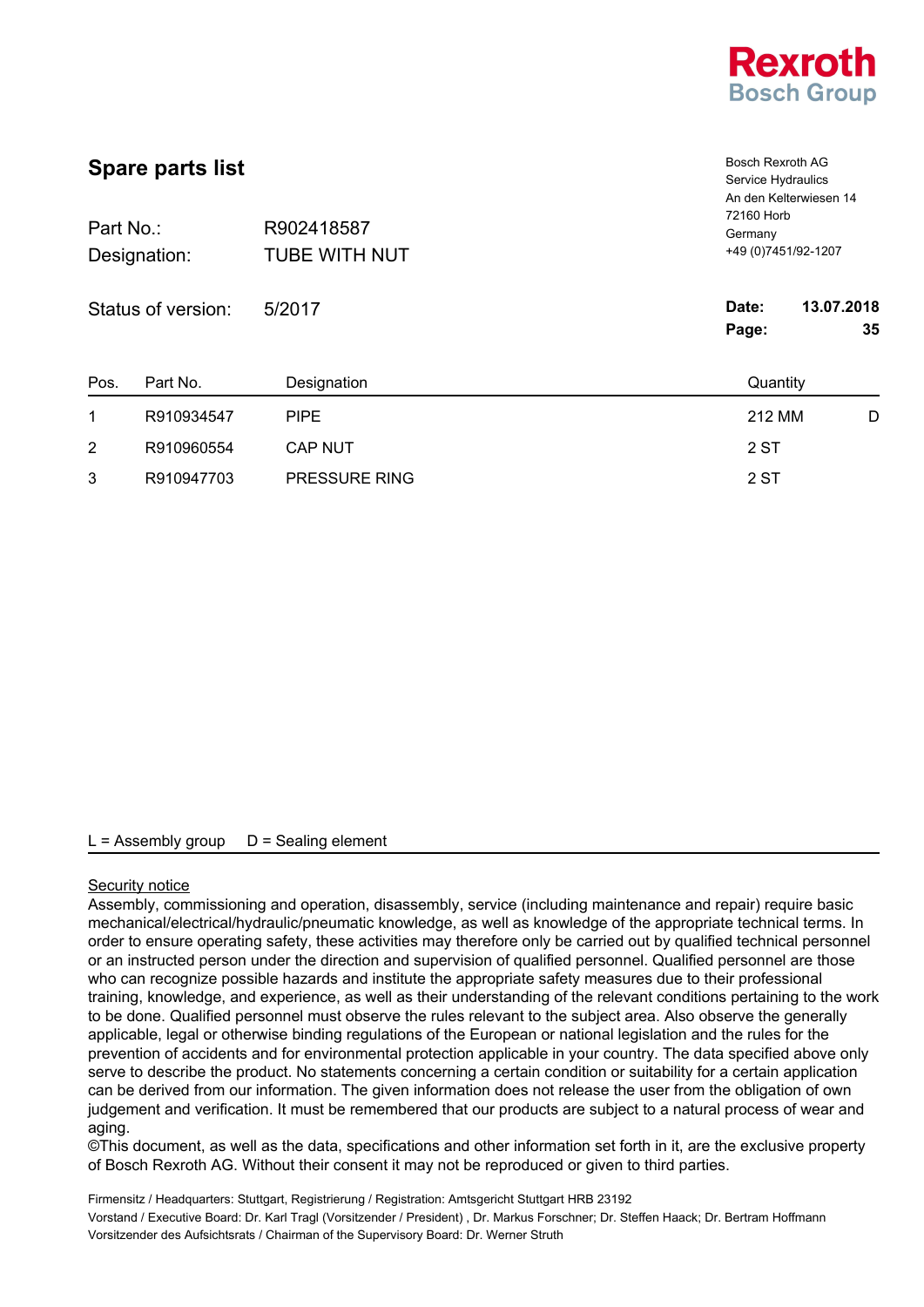

| <b>Spare parts list</b><br>R910984004<br>Part No.:<br>R910983996<br>Drawing no.:<br><b>ADAPTER</b><br>Designation: |            |                  | <b>Bosch Rexroth AG</b><br>Service Hydraulics<br>An den Kelterwiesen 14<br>72160 Horb<br>Germany<br>+49 (0) 7451/92-1207 |
|--------------------------------------------------------------------------------------------------------------------|------------|------------------|--------------------------------------------------------------------------------------------------------------------------|
| Status of version:                                                                                                 |            | 5/2017           | 13.07.2018<br>Date:<br>Page:<br>36                                                                                       |
| Pos.                                                                                                               | Part No.   | Designation      | Quantity                                                                                                                 |
| 1                                                                                                                  | R910983734 | <b>ADAPTER</b>   | 1 ST                                                                                                                     |
| 2                                                                                                                  | R910730289 | <b>SEAL RING</b> | 1 ST<br>D                                                                                                                |

#### Security notice

Assembly, commissioning and operation, disassembly, service (including maintenance and repair) require basic mechanical/electrical/hydraulic/pneumatic knowledge, as well as knowledge of the appropriate technical terms. In order to ensure operating safety, these activities may therefore only be carried out by qualified technical personnel or an instructed person under the direction and supervision of qualified personnel. Qualified personnel are those who can recognize possible hazards and institute the appropriate safety measures due to their professional training, knowledge, and experience, as well as their understanding of the relevant conditions pertaining to the work to be done. Qualified personnel must observe the rules relevant to the subject area. Also observe the generally applicable, legal or otherwise binding regulations of the European or national legislation and the rules for the prevention of accidents and for environmental protection applicable in your country. The data specified above only serve to describe the product. No statements concerning a certain condition or suitability for a certain application can be derived from our information. The given information does not release the user from the obligation of own judgement and verification. It must be remembered that our products are subject to a natural process of wear and aging.

©This document, as well as the data, specifications and other information set forth in it, are the exclusive property of Bosch Rexroth AG. Without their consent it may not be reproduced or given to third parties.